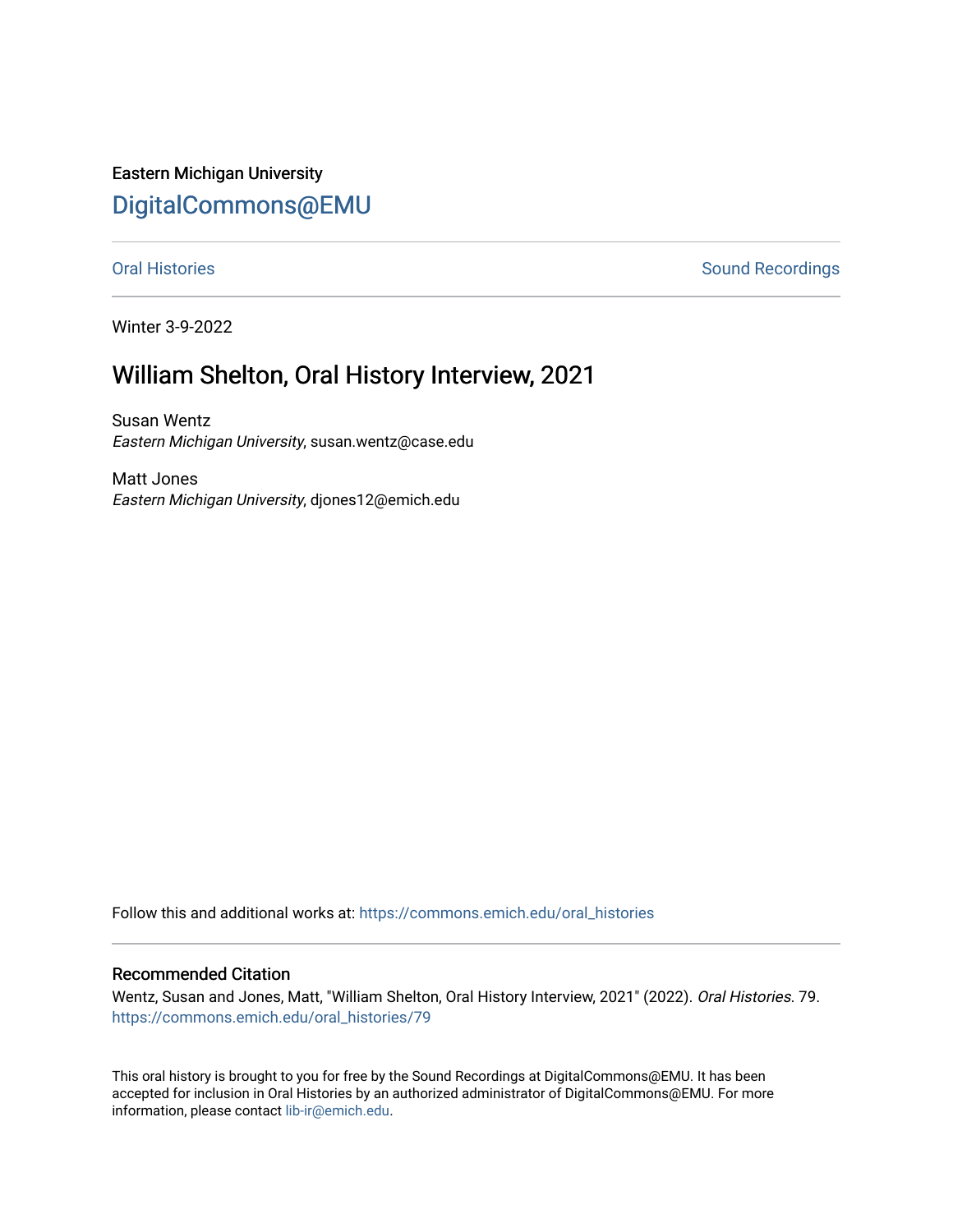Eastern Michigan University, Oral Histories

The EMU Logo Oral History Project: Interview with William E. Shelton (WS)

Interview conducted by Susan Wentz (SW) and Matt Jones (MJ)

Wednesday March 24th, 2021

Transcribed by Susan Wentz

- \*\*The recording begins just after Mr. Shelton picks up the phone and continues into the formal oral history interview.\*\*
- WS: To the board when they said what kind of arrangements do you want, I said, well, I, I want to teach in the doctoral program in education. I don't know why that's like that...
- SW: You know, I… because you were talking about this and it's, it's just a profound thing to hear. I put the "record" button on.
- WS: Oh.
- SW: I hope that's okay with you.
- WS: Oh. Okay, so I can't get it off.
- SW: Please go ahead.
- WS: Okay, so anyway, so in that year I was finishing up 11 years as President and Presidents always in higher education seem to know when to come, but seldom when to go. [laughs] And I felt after 11 years that the things, in terms of leadership, I could provide… We'd had a very good decade of the 90s; the State of Michigan sold a lot of cars and trucks, the library where Matt is, we built that, we had about \$237 million dollars worth of new construction, so it had been a good time. Even with the logo decision, we had the highest enrollment in the history of the institution during those years. We got up to 26,000 which we rapidly understood we were not capable of handling, so I put a limit of 24.5 on it. We just didn't have the classes, we didn't have the parking, we didn't have all the things. So, anyway, my time. I said "okay," to the board, "this is the right time" and I still had I think two or three years on my contract. I'd had five-year contracts with them and so I said "I'm going to spend three years teaching, I would like to spend three years teaching in the higher ed program over in the College of Education." And that's what I was doing and enjoying life and realizing that there were some advantages to being faculty members. And, then, I had a friend who had been the President at Akron University, Dr. Bill Muse, when I was Vice President over at Kent State and then later President at Eastern Michigan, so we were in the same conference. I've known Bill for quite a period of time.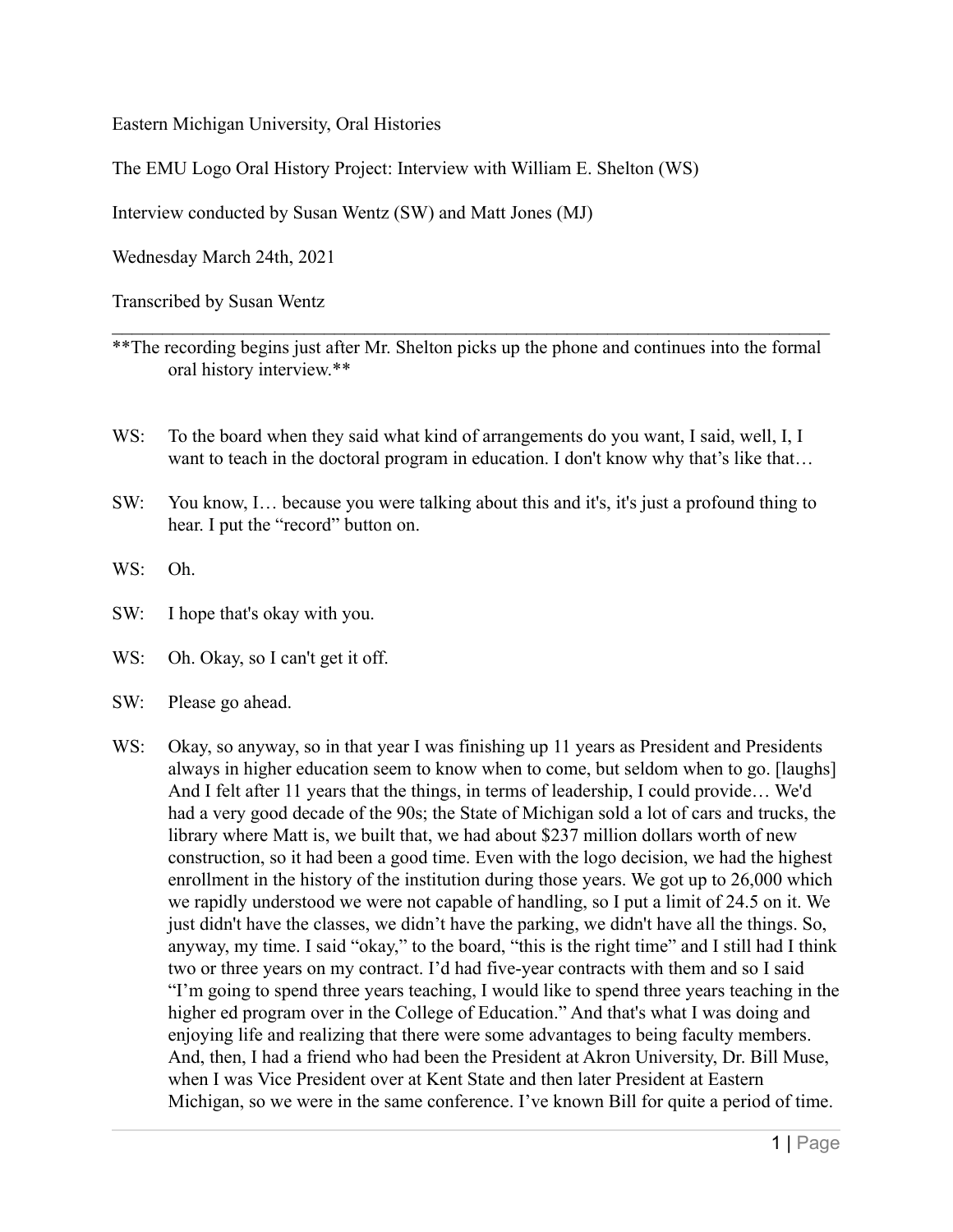He left Akron and took the job, President of Auburn, and he was at Auburn for nine years and then he and the Board had some disagreements on some athletics-related issues so he left there, and he came to East Carolina University as the Chancellor there. North Carolina has a president- it's a different system from the autonomy of Michigan, it has a President for the UNC System and then each of the various campuses has a Chancellor. So he called me in one of those beautiful snowy winters that we had in Detroit and Ann Arbor and Ypsi. And he called me and he said, "Bill I know you really don't want to be a president or a chancellor anymore but would you come down here and lead, and as a Vice Chancellor of University Advancement," which is kind of in my background, "and you know you, you can run the whole show a \$200 million dollar campaign." And at first, I said "No," you know, I'm thinking "I'm going to get tenure here and all…" But, anyway, he called back a few days later, and we hadn't seen the sun, I think, in 45 days, and said, "At least come down here and talk to me." So I did. And so I went to East Carolina and I went there, like, in June, maybe the 28th of June or something. And I had asked him before, I said, "Are you sure you're planning to stay here at least five years? Yeah, yeah, yeah, yeah." So I came and I was on my way to a football game and East Carolina was playing Wake Forest in September, I think, maybe our opening game of the season. And I received a call from Molly Broad, who was the President of the University of North Carolina System, and she said, "I need you to…" she had been told from my office that I was en route there, and she said, "I need you to stop by my home in Chapel Hill." That's where her home was for the President. I did. Dr. Muse had resigned and suddenly I became the Chancellor of East Carolina unexpectedly, and I said I would do it for one year. I guess for you to get to have time to get searching and get things done, etc., etc. So I did that and then I stayed on another year with the new Chancellor. I went back and served as Vice President just to help him, or Vice Chancellor, to help him get settled, and then I taught a few years there. And then other than that, I did quite a bit of consulting for the Association of Governing Boards. So that's kind of where it all came together and, finally, then, about 2010, 2012, basically, I said "This is enough. I'll play golf and rest for the rest of my life and that's what I've been doing basically.

- SW: Well, that sounds like a big bit of heaven.
- WS: It is, it is! We're here in Pinehurst beautiful, beautiful place; we both play golf and we enjoy it very much.
- SW: What a wonderful way to start and I'm going to rewind a little bit to some of the things that you had mentioned, because, just to set the frame for the people that I know are going to be really, really interested in hearing your houghts. I got a little bit of an introduction.
- WS: mm hmm.
- SW: And, and then we'll dive into some questions. Does that sound good?
- WS: Yes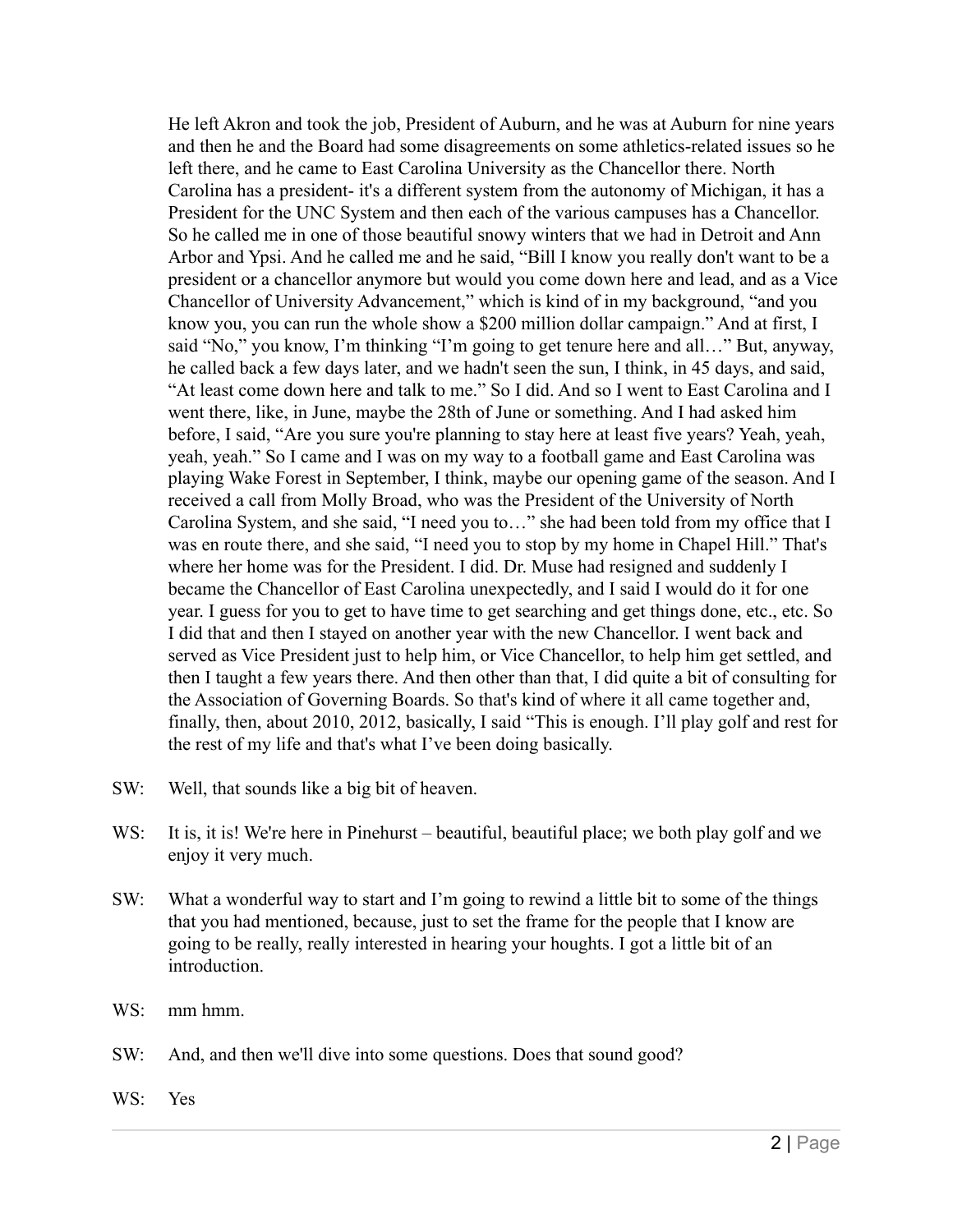- SW: Fine, okay, wonderful. It's Wednesday, March 24, 2021. This is [EMU student] Susan Wentz and I'm with [EMU lecturer] Matt Jones from Eastern Michigan University and we're talking today with William E. Shelton, President of Eastern [Michigan University] from 1989 to 2000. With a background as teacher and principal, President Shelton had continually advancing university leadership positions before coming to Eastern. Even in those roles, he continued to teach, bringing the heart of an educator to campus. At EMU, you significantly strengthened fundraising, launching vital building projects while enhancing long term fiscal stability. While President he served in multiple national roles, including an appointment to the National Education Commission on Time and Learning by George H.W. Bush.
- SW: So, President Shelton, Bill…
- WS: Yes, Yes.
- SW: You've had quite a journey from your childhood till now. When you think about those early days, what first comes to mind?
- WS: Well, you know, I grew up in the less than affluent era in Memphis, Tennessee over by the river in something called Ford Pickering. And you know, from those early days, the likelihood of any of us going to college in my classes was very small. But, through a long series of things, I did that, and I really had planned to be a lawyer. I wanted to be a trial lawyer. I don't know why that was kind of attractive to me, but after I graduated from the University, now University of Memphis, Memphis State, I had a bachelor's degree in history and I quickly learned that a bachelor's degree in history. you're qualified to do absolutely nothing. So, I said well I'm going to do something [else]. So an insurance company decided that I could sell insurance. I did that for a few months, and, long story short, one of the people I worked with, with the insurance company, was a principal of an elementary school in Mississippi, just south of the Memphis border and said, "Hey there's such a shortage of teachers here." I said, "Well I haven't had a single class in education." "Well," he said, "Doesn't matter; (laughs) we're so desperate down here, we'll take anything." So I got a temporary teaching certificate. Fell in love with it! Fell in love with it! But at that time, I said "This is going to be my career, but I want to see if I can become a University President." Now that's… most people don't have that sense but I don't know why. So I knew there had to be a series of steps and as you've looked at my resume, vita, you probably noticed that, after that I became an elementary school principal in Tennessee under a temporary permit and finished a master's degree in history, and then on to a junior college, was director of student activities, and after about five or six years there, I went to a small University in Arkansas- Henderson State University, as, originally, the Dean of Students and later, a vice presidential role and then up to Kent State University as a vice president, then Eastern Michigan. So career wise, I guess, I am one of those few people that did set out at specific time and say, "This is the time. I've got do this, this is the time, I've got to do this, this is the time I get to do that." So, I come into Eastern Michigan and I'll never forget [Associate Vice President for University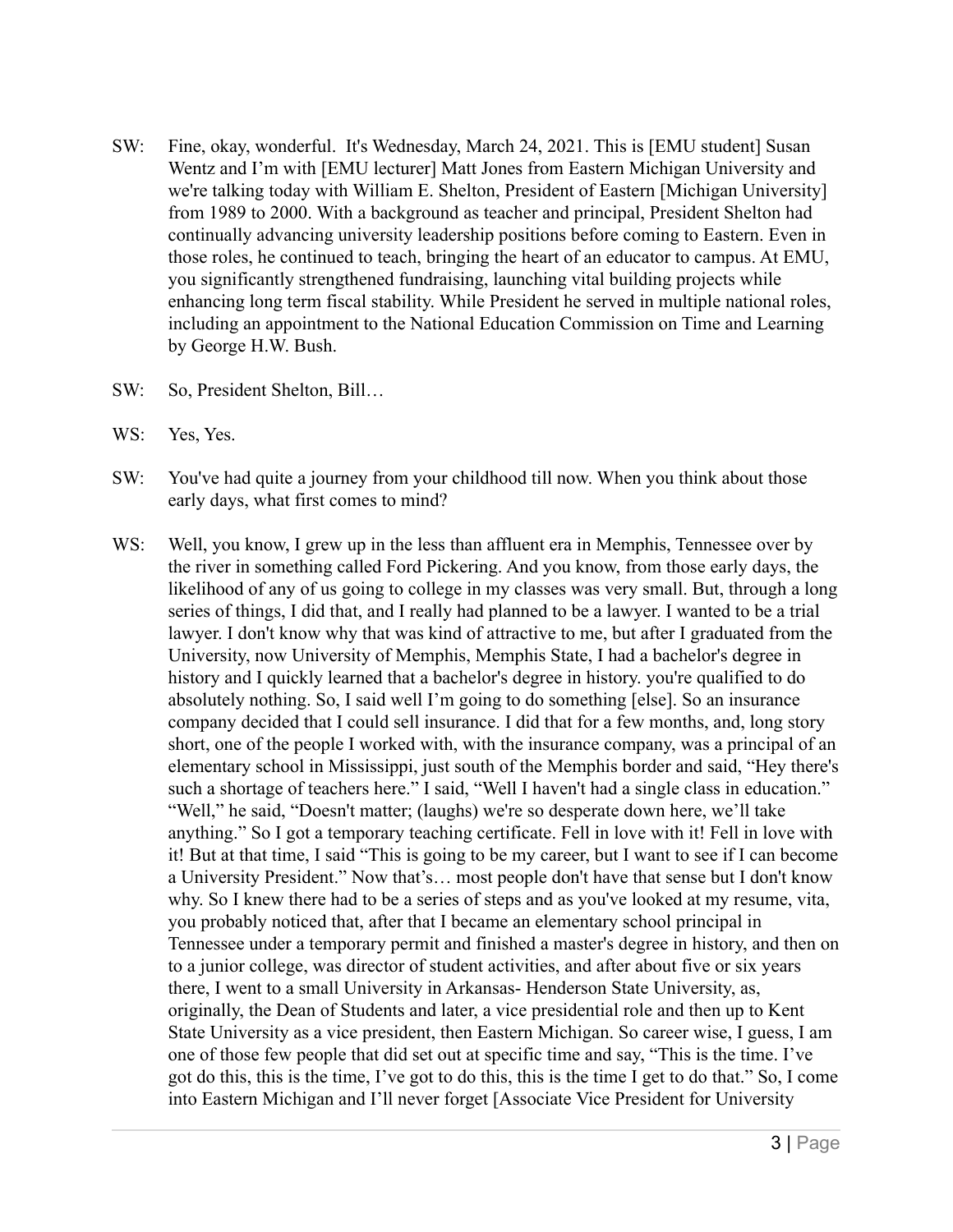Relations] Kathy Tinny who was our public relations person there at Eastern Michigan, came to the office, and she said, "You know," said, "We need to arrange a 100 day press interview [for] your 100th day in office." "And I…" (laughs) "Well I haven't done anything, what can I (unintelligible)… but I said "Okay, fine." So we went in there and I'll never forget the reporter from Ann Arbor, the Ann Arbor newspaper at that time, among others, that were there from different places, but he asked this question, he said, "What has been your biggest surprise of being President of Eastern Michigan University?" And I answered without hesitation, because it really was the truth, I said "I thought I knew what it meant to be a university president." I felt like I read every book. I mean, I had great mentors. I had been close to every President. I work with all of those things, but once in that role, I realized that you are going to learn on the job as a president, there was just no other way.

- SW: Once you assumed that role, was it different from any other leadership position that you had?
- WS: It really is, I think it's one of those situations, and I would still, after some years, of course, during my tenure as President, I lived right there on campus, I, there's a new home now, but the president's home was right on campus during those years. Often in the evening I would walk around on campus for various things to see students or whatever. Every once in a while I'd just say, "I'm the President of this," you know, it was still an unbelievable situation through all those years. The combination of the responsibility as well as the privilege of being in that role was something that I never, and to this day, I still feel so strongly that it was just something that you'd never felt before and I, you know, I guess I would never feel again the uniqueness of that role.
- SW: That's, that's quite a powerful sentiment, because you felt the responsibility of that level of leadership; it was the burden, the blessing and the burden.
- WW: Yes, yes.
- SW: You had said you knew really early on, and I think that's wonderful. When you first became a teacher you were grounded in that, but [then] you knew about being president. When was it, in your life, that you knew you had a gift as a speaker and as a leader?
- WS: Well, I don't know, I don't know even to this day if I believe I have a gift. I did an awful lot of speaking as both a youngster and in my early, early days in college and all on a variety of things. I was in various plays and all of these kinds of things and I did a little humor, stand-up comedy stuff and things like that. On the other hand, what I did learn, and I think much of it… well, each institution provided a different set of challenges. If you think back to the time of, for example, the one year as the high school teacher, the two years as a principal I was involved, I was principal or small school in West Tennessee, Somerville Elementary School, had grades one through eight. The system still operated with a dual system. You had white schools and schools for African Americans. During those two years I was principal, we received three federal court orders and the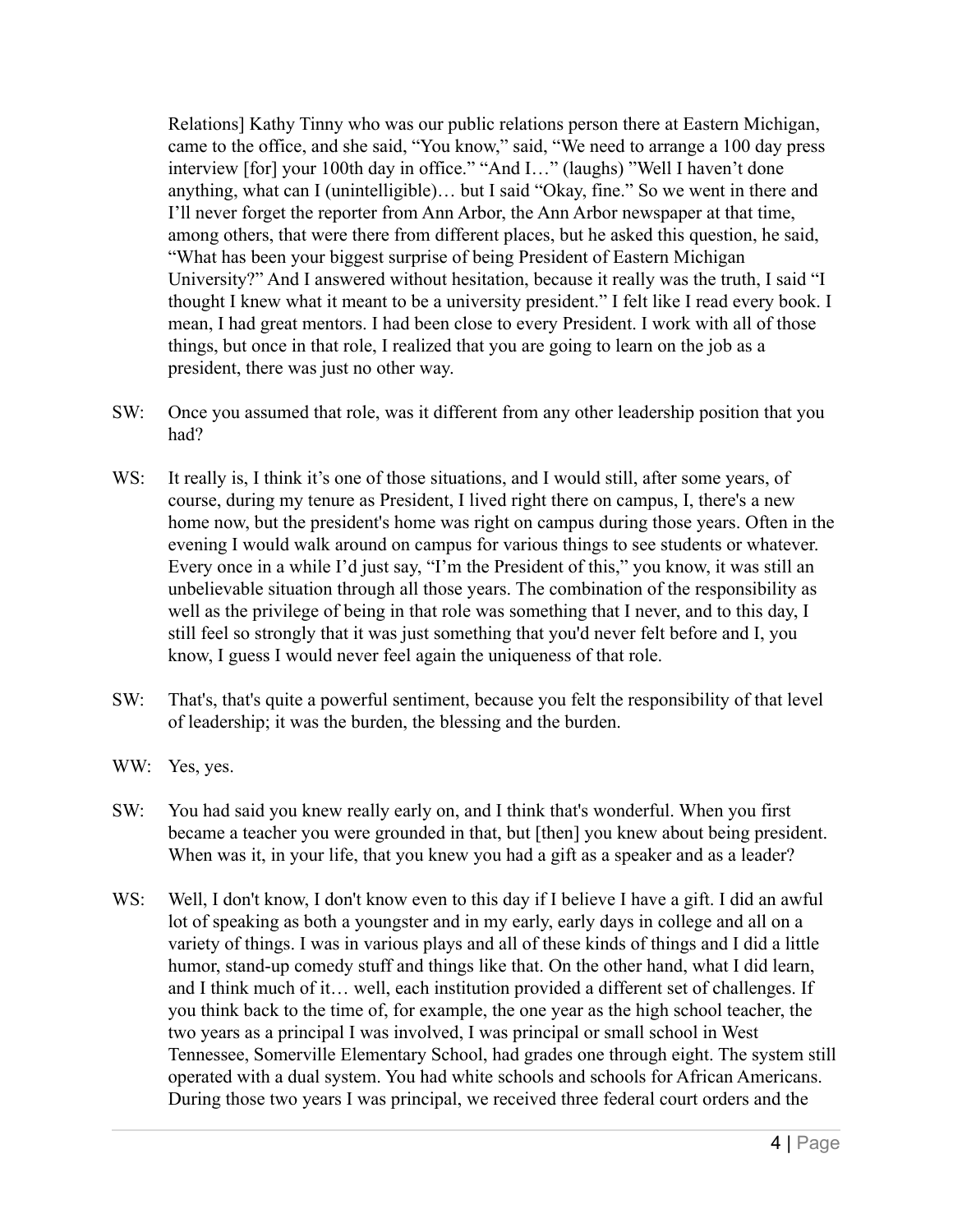first of those was just a freedom of choice. Across the highway from the little school I was the principal of, down a gravel road about 800 yards, was the African American elementary school in this county. Fayette County, Tennessee, at that time, was the second-poorest county or parish in the United States, so it was a situation of a very poor county. Well, as you can imagine, with the first court order a few African American children came to my school, but no Caucasian children went to any of the historically black institutions. And so, then they come up with a second federal court order, about, I don't know, maybe six months later. [That was for] the desegregation of the faculty there. Then two or three of the teachers, well, I shouldn't say two or three based on the number, but the faculties were integrated. Probably the greatest first grade teacher I have ever seen in my life came to me during that time, her name was Miss Booze, and she was the most gentle, warm and every child, they didn't care what her color was- she was their teacher, she was just their substitute mother, she was just a sweetheart and she had a great job, she just loved children. Well, so we went through that and then the third court order came and [in] that, they just drew a line and they said, "If you live on this side of the line, you'll go to this school." And as you then probably know, the private school, private academy initiative in the state of Tennessee just took off. You know, there were people starting schools in old abandoned houses and stuff like that. So I had, through all of that, even in the one, I had to go to the courts, because there was a mandatory school attendance law in in Tennessee and many of the white parents chose during this time to just pull their kids out of school. They just weren't sending them [to] school. And, so I had to go get a court order that, after a certain period of time, the parents would be fined for this. So that was the first challenge of leadership. From that experience I was selected by a department of the federal government to come to North Carolina State to actually add to a study in a summer program of human relations with the goal in mind to go back to Tennessee and to assist schools in the desegregation process. So that was my leadership, that suddenly I was in a new kind of situation there, trying to help others understand that we could do this, this was not something that couldn't be done. Then I go to the University, Henderson State University, no I'm sorry, then I go to the junior college and, again, there was quite a lot of tension between the races at that time as more and more African American students become… started coming to the traditionally white community colleges now called junior… or they were called junior colleges, now community colleges, in Mississippi. And there I served as a Dean of Students and trying to do a variety of things, assistant to the president, try to help in keeping things somewhat under control and at the same time, finding ways that we could bridge some of the gaps. From there, and I think because of some of the challenges maybe that I have seen there, I was offered an opportunity to go to Henderson State University, where the race issue, as you would imagine during those years, the race issue was the dominant issue, I mean, certainly we had Vietnam, but in a lot of ways, it really had been more of the race issue. So I go to Henderson State University and assist. And there was a situation there, where, totally unintentionally, at that time we still had a Dean of Men and a Dean of Women in the university. And the legislature in the State of Arkansas, they met once every two years for 60 days, which is probably more than they needed. But they met, and if you wanted certain pieces of equipment, you had to go before various senate committees to make the request, especially as it related to law enforcement. Now we had four or five police officers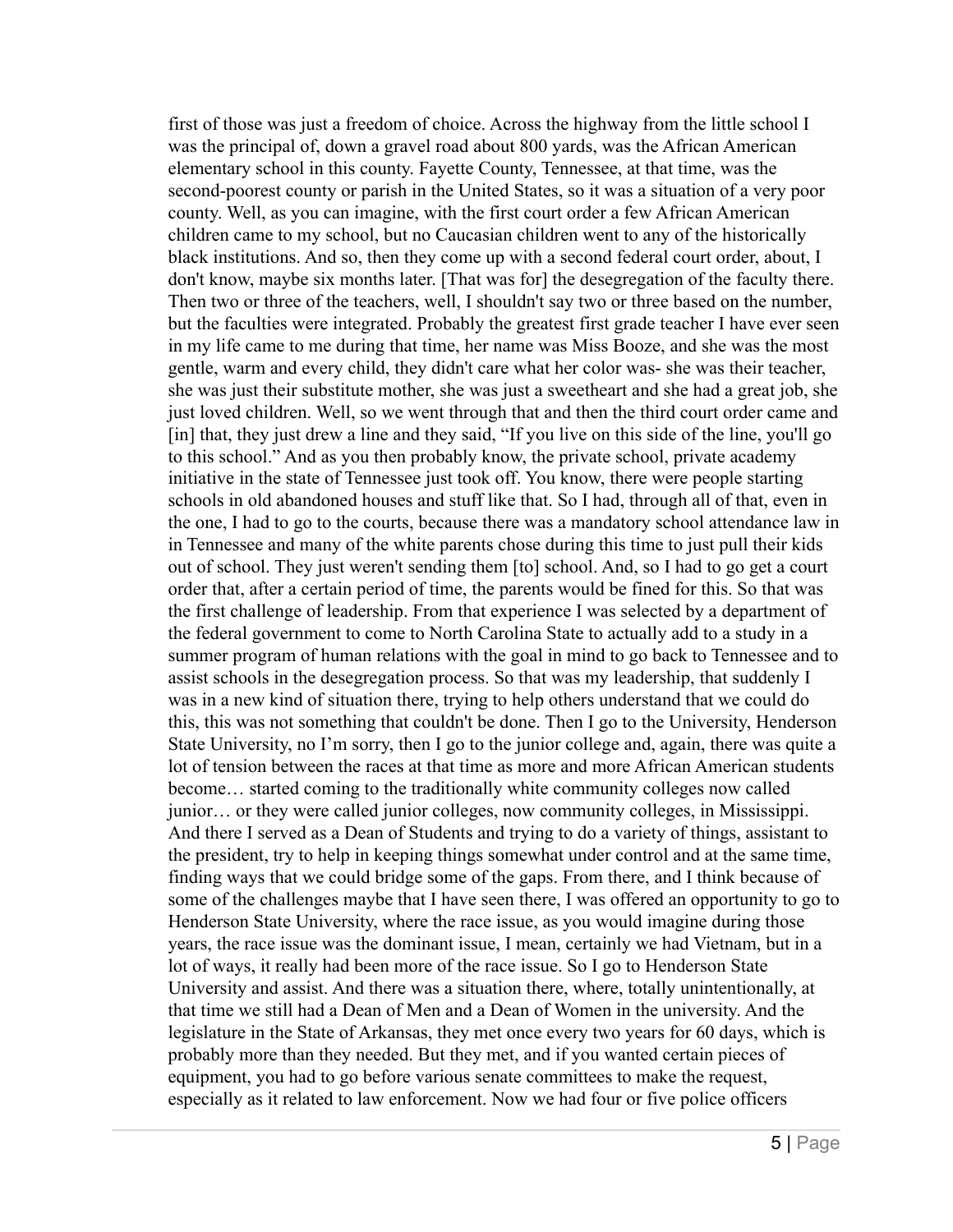campus security. They did not carry weapons. They really didn't, you know, they didn't have mace, they wore uniforms, they had radios and all. But anyway, our Dean of Men, a very good gentleman, went up to speak at the legislature, to the Senate Committee and during that time, he was going up to ask for some new radios for our campus security. And one Senator, I never forget this, one Senator there, obviously one whom perhaps was not as open-minded as you might think he should be, but he said the question, "So you are saying, Dean," and he called his name which I won't but he said "You're saying Dean that the amount of crime on your campus has increased." Well, crime meant somebody going into somebody's room and getting, getting something of theirs or something, it wasn't vicious acts of, of anything, you know, but the Dean said, "Yes, Sir that's true." And he… then the Senator had set him up and he said, "And Dean isn't it also true that the number of people of color," and he used another term, "has increased at your institution?" Well it had, and so he, of course, said, "Yes sir, it has." That connection came out in the newspapers as that one related to the other, and the next thing you know we experienced in a relatively short period of time white flight and black flight. I mean, my role in that was to work to help turn that around. We lost almost 30% of our students, I think, over the period of time. And so, then the President moved me to a different position to literally put together an external team to turn things around and I'm glad to say at this time that that institution is functioning beautifully and I think the enrollment's excellent. That was a long time ago. From there to Kent State I don't need to tell you about the challenges there… (laughs) But it turned out that that became a part of the challenge which I'll talk about some other time. And so, each one of those times, I accepted the fact that those roles were not necessarily popularity positions, nor was the president of a university- it should not be a popularity… I mean, you have to make difficult decisions. And so I had learned from those things, if I wanted to be popular there were a lot of, there were many, many things I could have done in all of those other institutions to deal with being a more popular person. But I think there I said, you know, leadership, you've got to be willing to pay the price and so that brings us up to Eastern Michigan University I suppose.

- SW: Wow, it sure does in the most amazing way and what you just shared with us- you know I, I knew a lot about the chronology in the broad sweep, but what I learned from you today- it's really good to hear is how much each position prepared you for the next and even as a principal…
- WS: mmmhmm
- SW: You dealt with racial issues.
- WS: Oh.
- SW: And right straight through.
- WS: Yes, yeah. I think it was a wonderful lesson... Do I suggest everybody should go through it? No. I think not, I think we don't need a lot of people to go through it. But in that sense,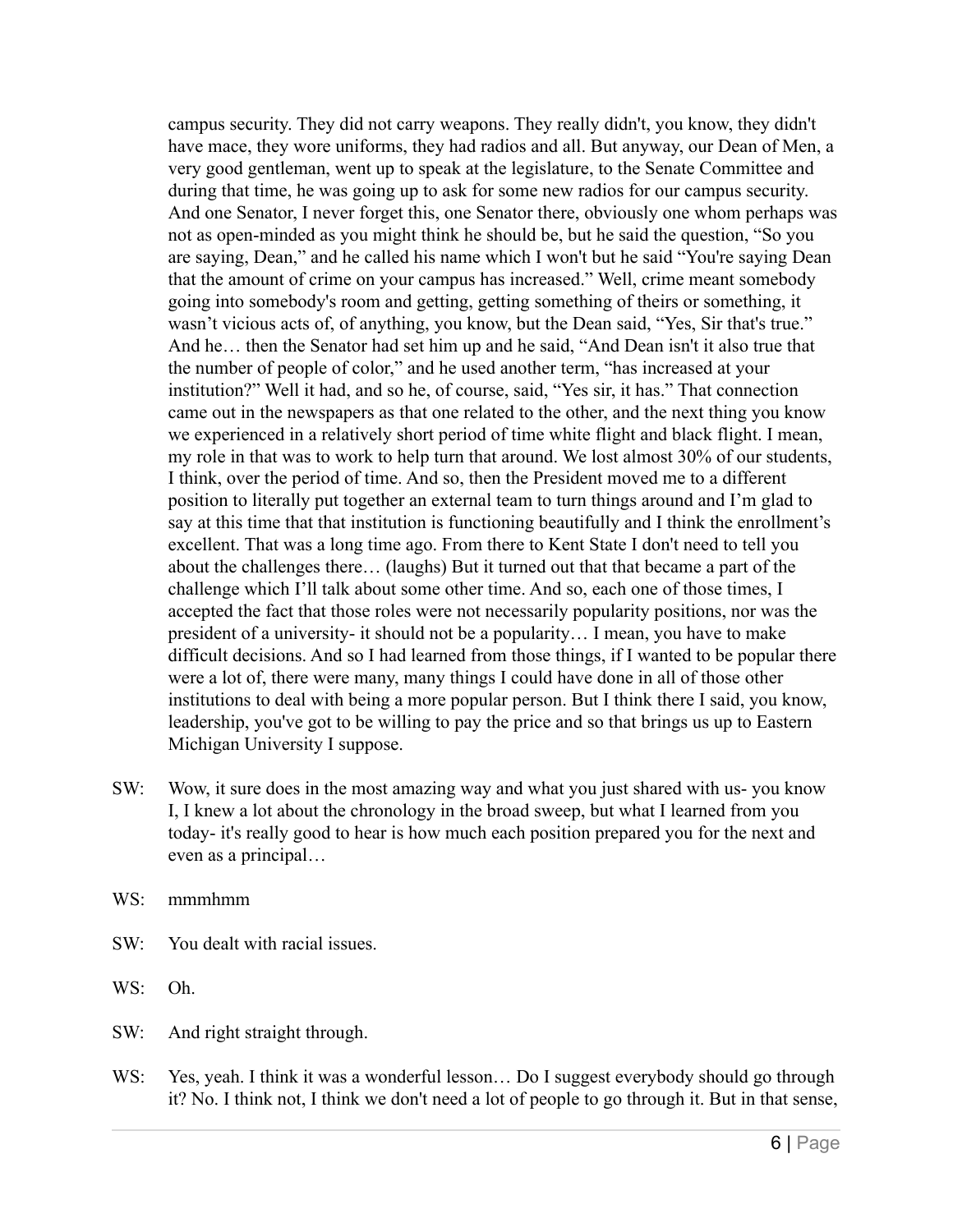I guess I had gotten to Eastern Michigan realizing… Now, I did not know this particular issue was going to come up, but through all of that, I still had a good basis of support among the communities in each of those places, although, at a time… Well, when I took the position to go to the community college, many of the white parents who had been rather vocal, and I mean we had to have the state bureau...we had a gas line loosen at the school, I mean this is the 60s or the 70s… This was really a difficult time, but I mean, I had kids standing out in the middle of the playground, you know, while we had people having to come in to secure the building. Once the bus was empty I had to lock all the doors. They all had panic bars to get out, but because we had some parents, angry, angry parents who would stay out in the, just off the school grounds, so we had to bring the TBI. The Tennessee Bureau of Investigation had to come in and help us a little bit with that control. But, then, when that time came and, and the offering, I took the position to leave, many, many of those same parents came by and said, "You know Bill, we understand that the Federal Government- those were decisions made by the Federal Government. But you were the representative, you were the one closest there so, you know, and we apologize for it." Because I had bought a car, a newer car, and one day they got out there and they started rocking my car up and down outside the school, you know just, just taunting and things like that. So I guess I thought I was probably finally getting to the point that I wasn't gonna have to deal with controversy, but whoops…

- SW: You know, one of the things that was striking just as an interesting point in dealing with controversy that I read about was very early in your presidency when the AAUP decided to stage a protest at Welch Hall with 200 faculty protesting, something that you weren't involved in.
- WS: Yeah.
- SW: What was that, like?
- WS: We had some kind of shadow unions at Kent State so I knew a little bit about it, but, as you well know, and as Matt well knows, unions at Eastern Michigan were powerful. I think there were seven when I was there. And the AAUP at that time was much more of a union than a professional association. I mean they were the bargaining agent, etc, etc, etc, So during the search process for president, I think the faculty felt they were not given enough voice in the process and, consequently, that was going to be their opportunity to express their discontent. In fact they literally came outside [Welch Hall] the admin building, one day, and you know they were out there with their signs and all, and I just went out with them. I visited with them and it ended up that the most of the presidency there during my time and the union, we got along fine. What I did learn… Here's something I learned that is just fascinating… I had a housekeeper, a very good housekeeper. And she would, I mean, she was just very good. She just took care of the house, a very wonderful person and all. This was in my first year. So one day we're in union negotiations with the faculty. No, we were with some of the AFSCME unions. And as you may remember, or may probably still be the case, over by the [Ypsilanti] water tower or across the street is where the parking for the Welch Hall people. So my parking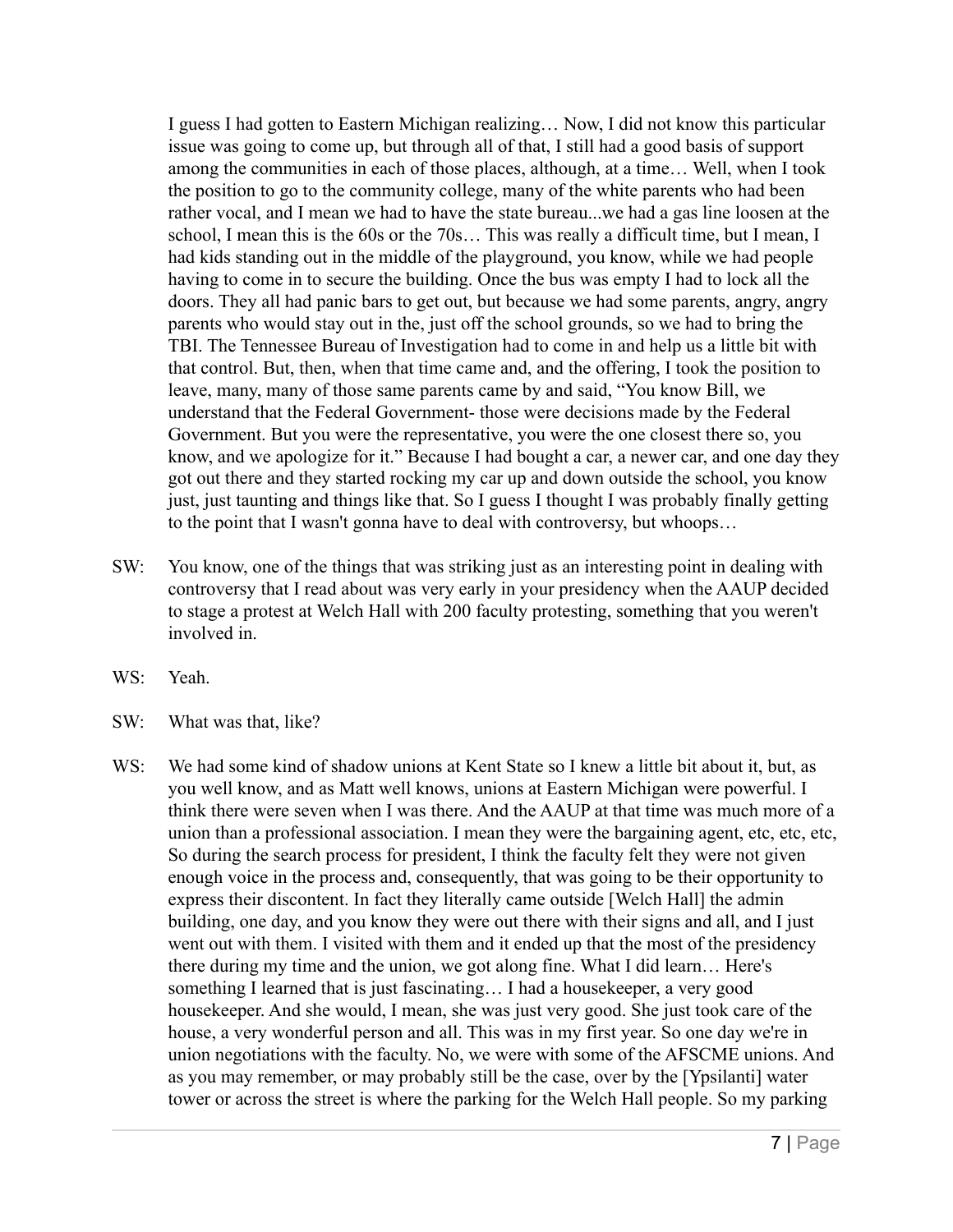space was right across the street right there at the red light to cross right into Welch Hall. So I had to go somewhere that day, so instead of walking to the office I took my car to carry it up there, because I think I was going to luncheon somewhere. I get out of my car and I've got my briefcase and you know, here I am, new president and all that good stuff you know… And there's an informational picket line walking up and down in front of Welch Hall and they had signs, you know, so let's see, "Honk your Horn," etc. One of them had my salary on it, another one had the car I was driving on it, you know. They had all these various things but you know I said okay that's life. And then I hear somebody yelling from over there "Dr. Shelton, Dr Shelton!" I look over, somebody's just waving. That was my housekeeper! And she was carrying a sign!

# SW: Oh my word!

- WS: That's when I realized it wasn't personal. And in 11 years there we never had a strike, we never had a work stoppage in any single union and I think it's because I didn't take it personally. I understood that during those negotiations, but as soon as it was over, it was over. Sadly, as you probably know, the new President following me, there was a faculty strike, [it] closed down the school for two weeks, because we were a closed shop. We were not an open shop. So if the faculty went on strike there, we didn't have replacements. It was not like there were adjuncts and things like that to do it. I had learned some great lessons about unions and yet at the same time, I think, in a lot of ways, many of my colleagues at other institutions, knowing how heavily unionized we were, said, "You know Bill, that must be an extraordinarily difficult situation to deal with the faculty." And I said, "You know, in a lot of ways. As we all know, how do you define academic freedom? Well everybody defines academic freedom in their own way, as to what it [entails]. But I said "In our case, it's a very clear statement." And I want to say it was 63 pages [and] says exactly what the faculty rights are and what the administration rights are. So I said, in a lot of ways I have a better understanding of academic freedom and, of course, when the faculty would come from time to time and, [they would] like to say, "Well we'd like to do such and such and such and such," I would just have to use the document to remind them that, wait a minute, [what] you've agreed this is this, so if you want this [other thing], then I want this [other thing] and we got along fine for 11 years.
- SW: Fantastic, well you know, this is such a great segue into talking about all the situation with the logo controversy. And what I was wondering about is, when did you first learn about the Michigan Civil Rights Commission report?
- WS: I was not aware of it when I came there. And at that time there had been a committee appointed by the Board [of Regents]. I believe the athletics director was the chair of the committee. And so they were looking at this issue when I came there and they did not ask the new president for any input. They were doing whatever they did with hearings and things like this. So, with as many things as were already on my plate, that was fine with me. (laughs) You know, I wasn't going to just jump in there, because I assumed they were aware of all sides of it. So we would have Board meetings and probably, at one time, before the Board meetings, they would put out cinnamon rolls and cinnamon buns and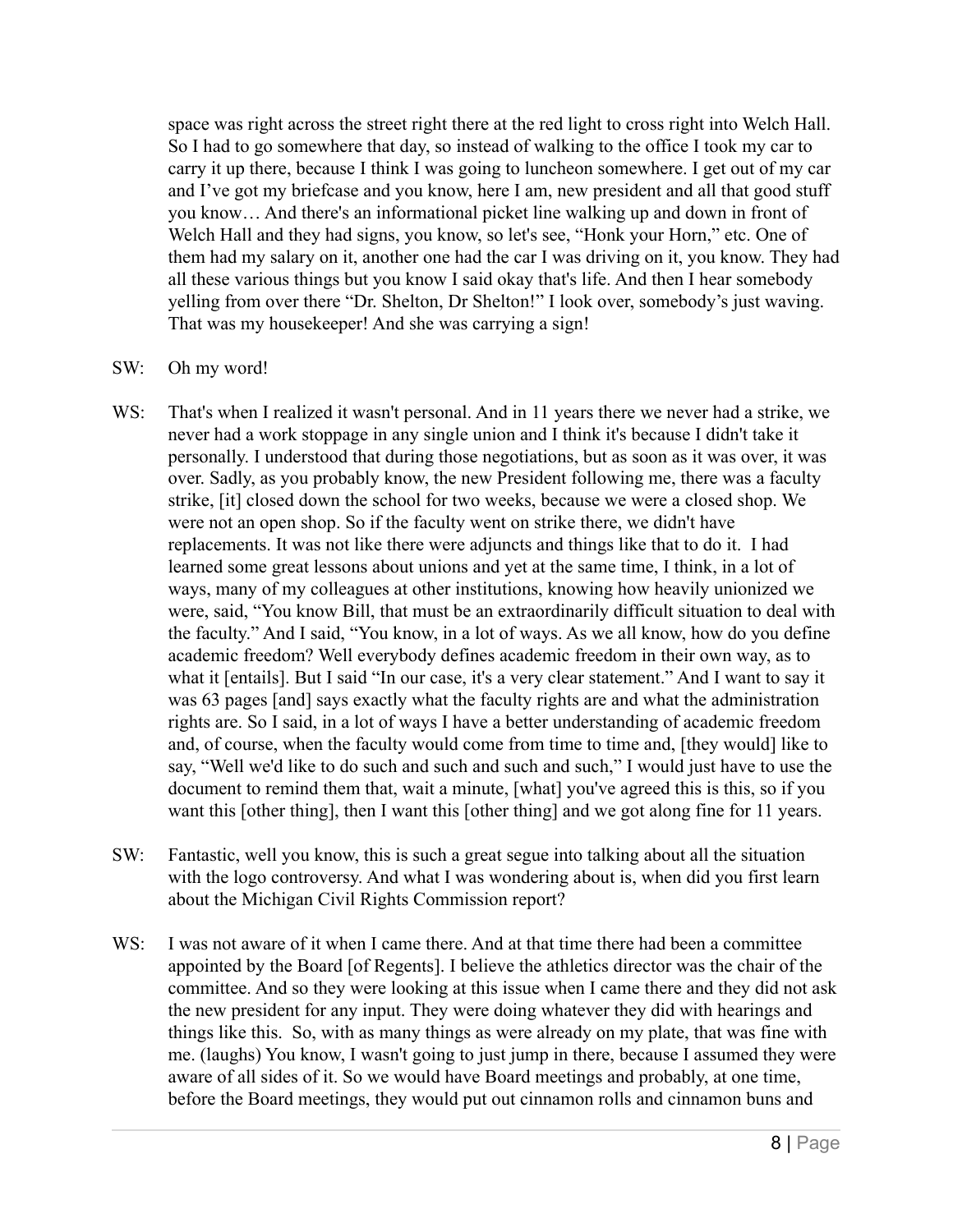coffee. Well, my goodness, you do that [and] everybody in creation came to a Board meeting. (laughs) We finally gotta stop that folks, we're just inviting… because more people attended those Board meetings than any place I've ever been in my life, so anyway… But at those meetings, as I'm sure is still the case under the Michigan law, you had to provide a certain amount of time for anyone to speak on any issue at the front of the meeting. They had to turn in a form to the Secretary of the Board. Well, during that time, I began to hear young Native Americans would be there, you know, and they would speak about how they didn't want to be anybody's mascot etc, etc, etc. Remember, I said *young* Native Americans because this is really what I found the difference between the older Native Americans, who did not see this issue in any way close to where the young ones did. But anyway, so that was going on, and I was dealing with other issues. And it finally came that the committee presented its report. And I think you probably have what the report was, you know, "Okay, we're going to do some things to recognize etc., etc., but we're going to keep this etc." At that meeting, there were many young Native Americans, not just from our school because we didn't have that many, we had some, but University of Michigan- quite a few from there, and they were very upset etc. etc., and so the Board did not adopt the recommendation or the report, they basically just accepted it without making a decision: "Yes we're going to do this," or, "No we're not going to do this, etc.," I was called to the chairman's home – [former EMU Regent] Mr. [John] Burton, wonderful, wonderful gentleman Mr. Burton – and I was called to his home shortly thereafter. And he basically said, "Mr. President, we need you to look into this. We don't know what to do, we don't know which is really the way to go," and obviously that was (laughs) not something I really needed on my plate at that time, but, as president, and he said, "We need you to look at it, to study and to make a recommendation." And so, I did. I went and, of course, at that time Stanford was the most prominent, in fact the only major university that had gone from being the Indians to the Cardinal, single Cardinal, so Stanford University was one place. I did have some, and I don't know where it is now but I had some correspondence with the President from there just talking about it. And then I began to read and study and all of that. So all of a sudden, in that first year, the latter part of that first year, it was put in my lap that we need you to make a recommendation and I don't know if you've had a chance to read the article that I wrote…

# SW: Oh yes, okay.

WS: But I went through this process. I felt as an institution of higher learning, if in any way we disenfranchised people by trivializing their culture, their heritage, their symbols, that was not where higher education should be. They'd say, "Well what about the Cleveland Indians?" Which, of course, now we know is changing, and "What about the Washington Redskins?" I said, you know, "I'm the President of Eastern Michigan. And I'm going to make a recommendation, based on what I believe for this institution. I have no control there." So I did, and frankly I think it just stunned people the day that I made that recommendation. I mean the room was filled at the Board meeting and I recommend it and for the reasons that I've shared in that article, I just recommend it. Not only did we do away with it, we should do away with the symbols, but we should also do away with the name and people will know what was wrong with the name. The problem was that the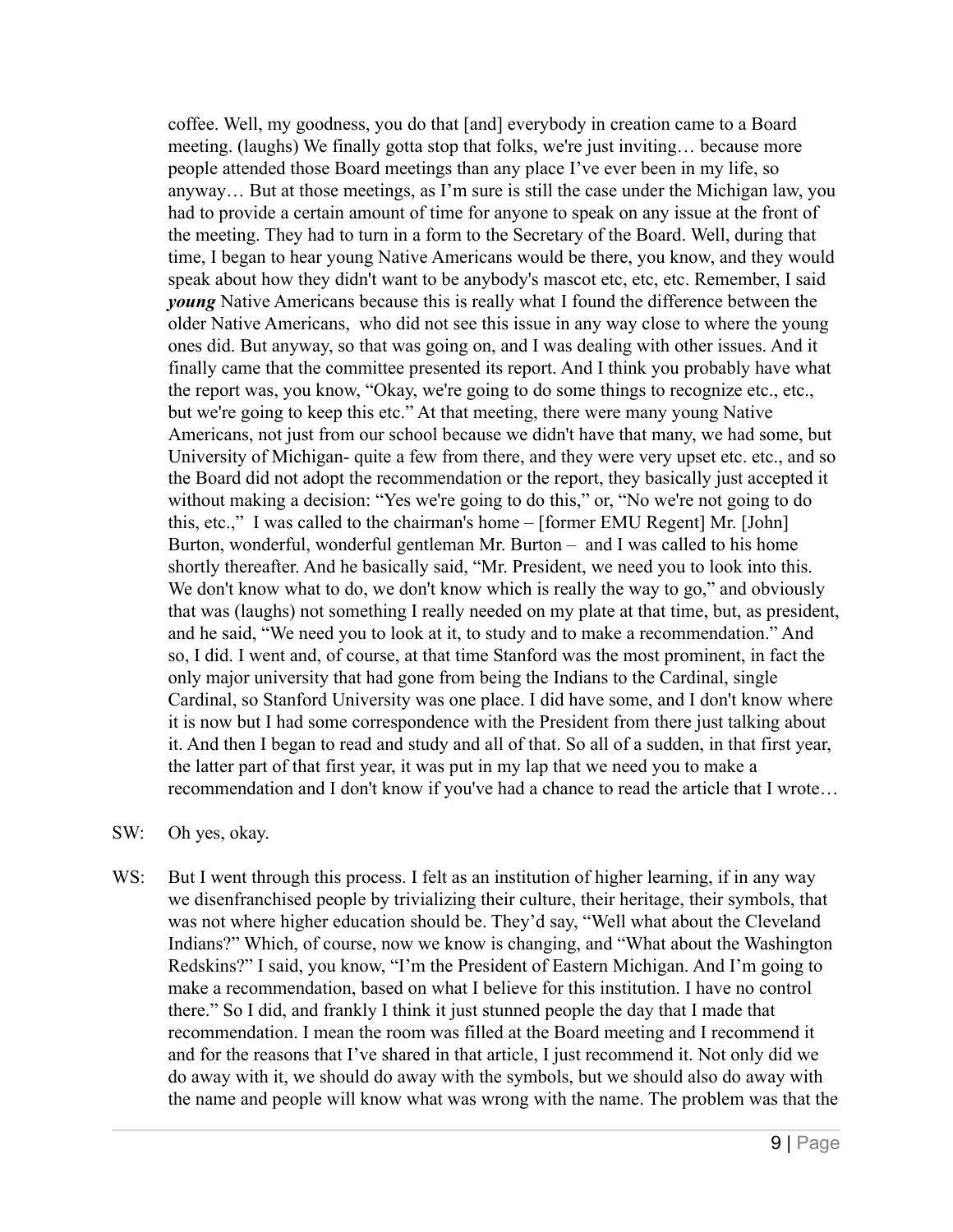name was associated so closely to Native Americans. Yes there's a Huron River. Yes there's a Huron this. Yes there's a Huron that, and I know there's another institution in your state that kept the name and did away with the symbols. But again, it would be impossible, in my opinion, to not visualize Native Americans and to keep everything from the tom toms to, when I first came there, they used to have a person that would dress up in Native American war paint and get out on the football field. And then the chops and all of those kinds of things and I just didn't think that you could keep that name and not have the symbols automatically continue to be associated. I made the recommendation, how many people say, "Well, you're the one that changed it." No, the Board, then, although that room that day there were some very stunned people I do remember that clearly… so I made that recommendation and the Board… I can't remember if it was, I think they said it was unanimous… or, I don't remember, I believe it was unanimous. And then they agreed to do it. From that, then of course it became a very precarious situation.

- SW: Yeah.
- WS: I mean it really... I learned then that symbols, more than substance, really are the difference. I used to tell the story of irony during that same period. We made a change in the graduation requirements, I don't remember exactly what it was, but we made a change in the graduation requirements: academic issue. I received one letter of concern. We change a symbol and I receive 5000 acknowledgments of how bad I was. (laughs) So, it is a matter of symbols versus substance sometimes and certainly we've seen that in pro sports and, here we are, that was 1990s and now this year we're seeing the Washington Redskins are now, you know, they're the Washington Football Team, the Cleveland Indians, they're not gonna have Chief Wahoo, etc. So the biggest anomaly to me is Florida State, but again that's, that's not my business, so I won't (unintelligible) So that's why I made that recommendation, but the decision was made by the Board, but of course the focus of the attack was on me, not the Board.
- SW: Yes, and I wanted to clarify the timing. Reading the chronology, it sounded as if the Board gave you that responsibility deep into 1990. Was it earlier than that? Was it pretty soon after?
- WS: You know I'm trying to, I think... I went there in '89... that... I can't remember... it seems like to me that I actually gave the Board the report in, in…
- SW: '91 is when you gave the Board...
- WS: Yeah, yeah... '91... So somewhere in there. We went through a period there. It took several months before I really made a decision as far as a recommendation and all. And, of course, from that, then, the next step was to ask "Okay well, what will we be? And I said, "I don't want any part of that. That can be someone else. I'm not…" And so I believe, Dr. Robb, who was on the Board, I think he chaired that committee, and they went through a series of names and came up with the Eagles. I never attended one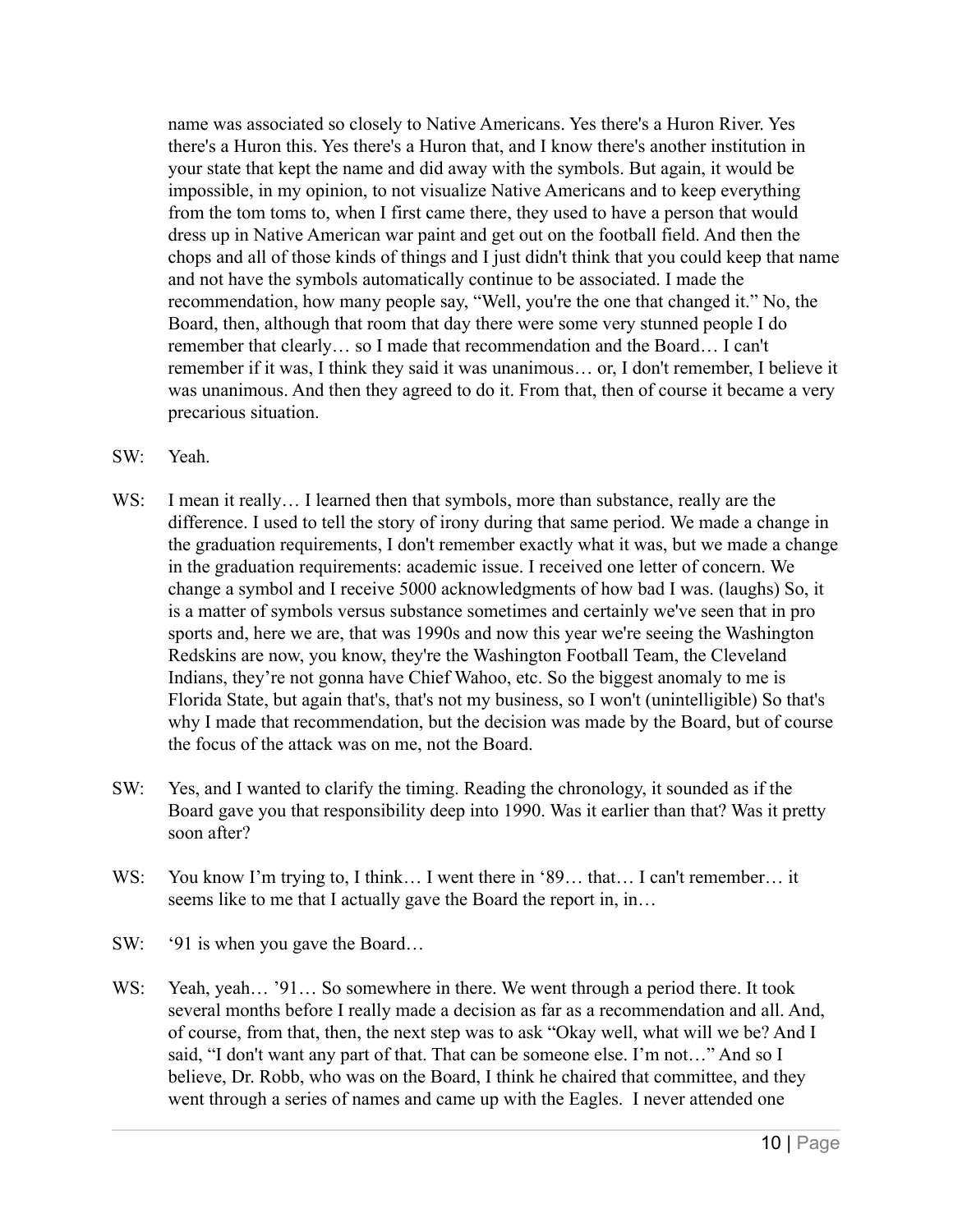meeting there, and whatever that committee recommended through Dr. Robb was fine with me.

- SW: It's very striking, the 5000 responses versus the one. And the reason that you gave. So I was thinking about the Kent State leadership you had, and you were the leader in bringing healing to the community after those tragic shootings. Say a little bit about that, and how it may have informed how you dealt with that level of controversy.
- WS: Yes, since the shootings, and, of course, that was May  $4<sup>th</sup>$ , 1970 and I went to Kent in '83. The dark clouds of that still hung over the institution. I mean, if you said "Kent State" everybody knew- one thing popped in. "Oh that's where they shot the students, that's where students were killed, that was where…" I went there in '83, the enrollment had dropped; we had a new President, an excellent academician, Michael Schwartz. I was Vice President for Institutional Advancement, and that was one of the areas we had to deal with and so many important things of the institution. While B'nai B'rith, B'nai B'rith and a few others had made some kind of acknowledgments, the university itself had never made an official acknowledgement of May  $4<sup>th</sup>$ , 1970. Even though they come and do Nightline every May 4<sup>th</sup> from the campus and all those kinds of things, the University had never really determined, because the town was very angry, Kent, because of what had happened during that time. And then, of course, you had the ones that were anti-Vietnam. You had the ones that were pro-Vietnam. So anyway, you're talking about tensions in every direction already existing as opposed to Eastern where the tensions, other than a relatively few Native Americans, the tensions about the symbol of Native Americans wasn't really an issue there until the Michigan Civil Rights Commission began this process. So at Kent, it was always "We don't know which way to go." I mean, you know, because the reality was, while we had yes, four students killed and nine wounded, on the other side of those hundreds of National Guard that were bivouacked over in the Rubber Bowl, many of them were our students. They had been called up because there was a trucker strike, and so it was our students on both sides of this thing. No solution, but finally it came to the point where Dr. Schwartz was very open to taking the challenge and I said, "You know, I understand, and maybe I would have waited a length of time, but I think we've got to put this into a perspective. We've got to put it into a historical perspective, as emotional as it's going to be." And he was most willing. I said, "We can't talk about Liquid Crystals Institute, which is really, it was a phenomenal thing, the first liquid crystal display came out of there. But we couldn't talk about that. We couldn't talk about the Comp Math Program because there was a fear that she's going to ask us about May 4th, 1970. And so you weren't on Cleveland television. So I said we've got to do it. And he was willing to do it. I said, "You know, yes, they're going to ask you these questions about it. And you're going to have to go through that to get to talk about the strengths of the institution." So we went through that. Then it came time that we needed to put this into the historical perspective and what I did try to walk, what we did, to try to walk a fine line, neither glorifying one side or the other. Neither saying one was right and one was wrong, but simply saying that, in a time when confrontation replaces communication, the result is tragic.. So, long story short, and I told Susan about some of it… but we got the National Endowment for the Arts to put up a \$25,000 prize to design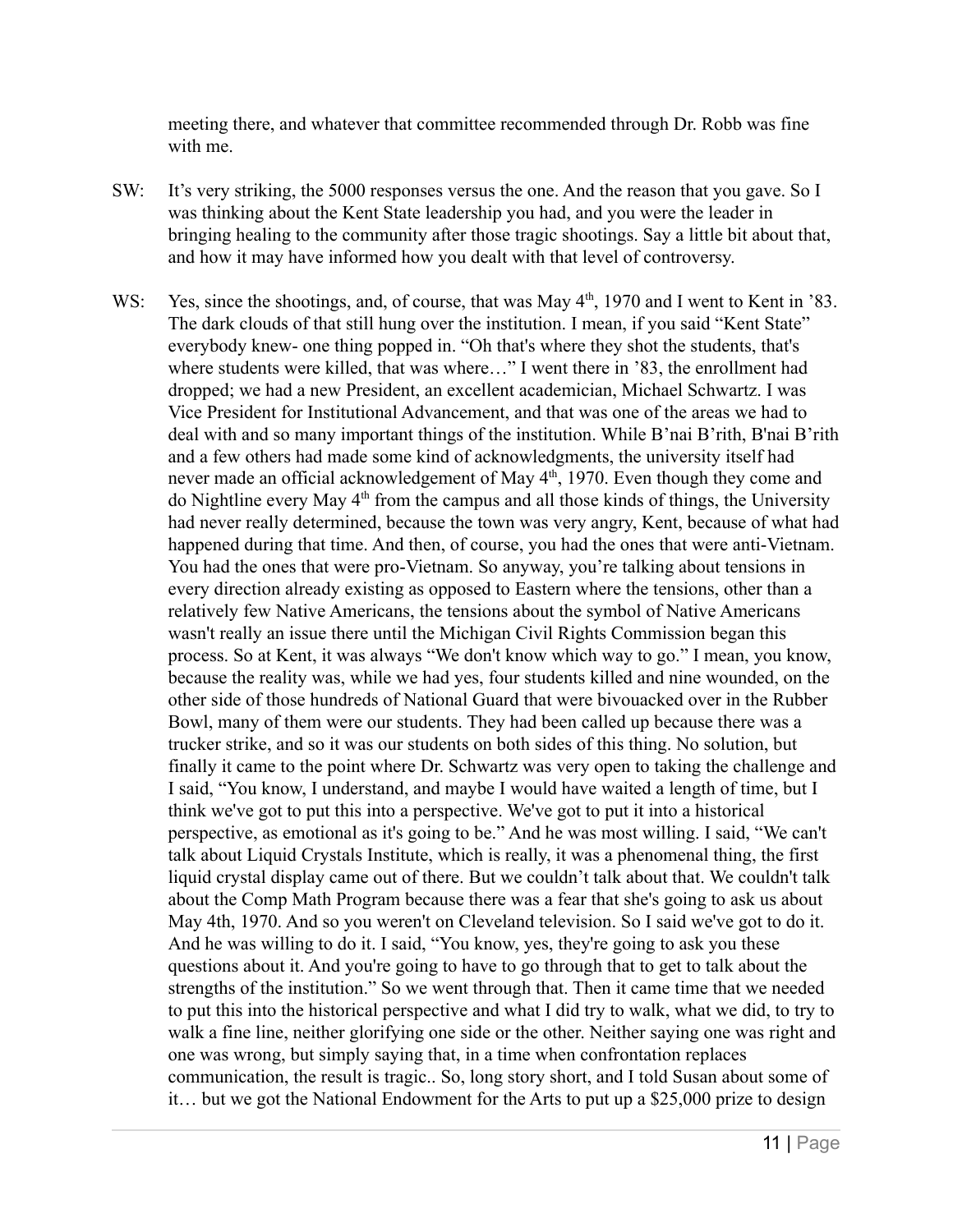this Memorial. And again, a memorial for reflection. Not accusation, but for reflection, for, for just thinking. Has a beautiful hill right outside the Journalism building there called Blanket Hill where the students would lay out in the sun. And you remember seeing pictures. You see the Jeeps of the National Guard driving back and forth and students out there. Before the events of May  $4<sup>th</sup>$  like May  $3<sup>rd</sup>$ , May  $2<sup>nd</sup>$ . But so we went through that whole process, and that was another whole story about how that came out. But we did come up with this beautiful tranquil serene place there and there's to be no names on it so it was not a matter of, we're not honoring this group or this group. We're just saying, "Yes, let's take that moment. Let's take that breath, let's reflect, you know, could this have been avoided?" So when we finally announced that, you know, we're going to do it, and it ended up for a variety of reasons that I had to be the one that spoke at the Board meeting that day and I just basically… That room was filled, the good news was their boardroom wasn't nearly as big as Eastern Michigan's, but I just said, "This institution will no longer be held hostage to this, this dynamic that just kept it from being what it could be." And that brought an onslaught, I mean threats of suits by both sides, if you build this, this thing and so and so, if you build this, you know, so both sides and, and it went through that for a while. Never got personal in that, but anyway, we went through there and it has been built. Now, after I left, the decision was made and, and certainly that was the prerogative there, that the names of the students who were killed and wounded are on some things there. But on the other side, there are planted on Blanket Hill, what is it, a tulip I guess, what is it, a yellow flower, for every life lost in Vietnam, so that was a tradeoff. You'll have the names here, but just Blanket Hill will have that. So that decision was made after I left for whatever reasons.

- SW: So, reflecting on that, it just seems that in that situation, you were calling on reflection, just like at Eastern, reading your remarks to the Regents. It's truly quite a testament to values, mission of university and role in society. We've heard about the reaction, identifying with the symbol.
- WS: Yeah, I mean there were, but as you often know, those who agree are much less open than those who disagree. And so, from that standpoint, yes, clearly there were many people that believed that, as an institution of higher education, we had a higher responsibility. And again, you can go back and you can say so many things, but the portrayal of the Huron, what we were doing, we were "diminishing Native Americans" and to the then-Chief of the Huron tribe, who was out in Oklahoma, the way it was presented to them is that that we were embarrassed, as an institution, to have them as a logo and a mascot. Sadly, they accepted that version, even when I tried to talk to them, but they had been appropriately encouraged.
- SW: Are you saying that advocates for not changing the logo got in touch with them and painted that picture?
- WS: Yes, there was a Chief, I think it was Chief Bearskin, from the last of the Hurons that are out in Oklahoma,and then also there was a Chief in Canada, I forget his [name] but I met with both of them.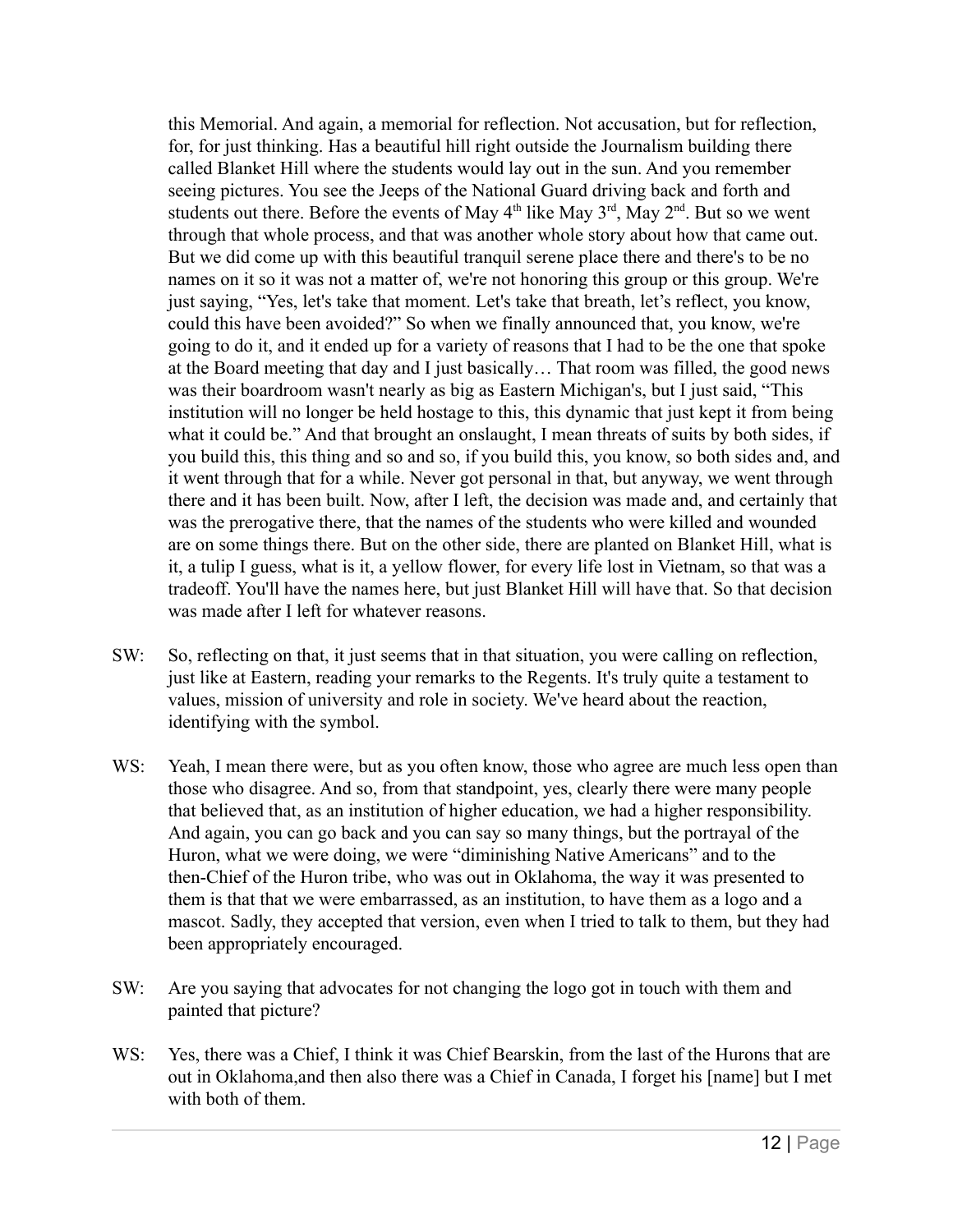- MJ: Was there a Chief Yellowhawk perhaps?
- WS: Yellowhawk may have been one, on the other side. I can't remember. I had two, there were two Native Americans in the area that supported the decision, two of the older Native Americans, and then these two chiefs who were convinced that we did it out of embarrassment to be part of them. So, from that standpoint as much as I tried, it just didn't, it just wouldn't go through. They just never accepted that. And there was the formation of the Huron Alumni Chapter or the Huron Chapter and it's still there today I'm sure. And they were going to give scholarships every year for Native American student success. I don't know if they have or not and I'll be very honest- I don't know if [the university] they followed through with the things they were going to do to honor Native Americans and all. But clearly, once you take a symbol and that symbol is associated with it, I mean, some well-educated people I'm talking about, you know, certainly well-educated people, they just couldn't understand. I'll share one story. Do they have all the minutes… Do they keep all the minutes of every Board meeting?
- SW: They do, but in one of the things I was talking with Matt about, for example, the minutes of the meeting when the committee first presented the report, as you were saying they tabled it. There's not even a mention of that happening. And so, on the one hand, we have minutes, on the other hand, I think there may be some edits going on.
- WS: Yeah. Well, I can't remember, but we had one meeting, one Board meeting shortly thereafter and the Board meetings even became more interesting than they were before, after this decision, and it was a senior administrator, a senior administrator at the University, an African American gentleman who was very effective, I thought, in his job. But somehow or another he spoke during the 30 minutes, or whatever it was, of public speaking and he was speaking as an advocate for the Huron. Now, you know, for keeping the symbol. And he made the statement, and this truly just, you know, when you think you've heard it all you just haven't… but he made the statement that "I would be very, very proud if the mascots of this University were Zulus." Now, folks, that's just hard to believe. As hard as we've tried to deal with racism in our society and for someone now, this is a person of color that is saying this, it just shows you how, in certain situations, there seem to be… You would assume, for example, that African Americans could associate with some of these issues that were facing Native Americans and I'm sure many did, but here was a gentleman saying hey it's okay to make fun, not make fun, to trivialize, to stereotype, this culture. It's okay. But for me to say that, I'll tell you, it's okay to trivialize mine. It's okay to make us look like Zulus. To do all of these things. That's the intensity that was present during this period.
- SW: What, what was the response in the room? Do you recall?
- WS: Well, you know, some groaned, obviously those who supported the Hurons and the logo, "Yeah, yeah, yeah." They cheered etc, etc, But the decision that once the Board made the decision, it was the decision.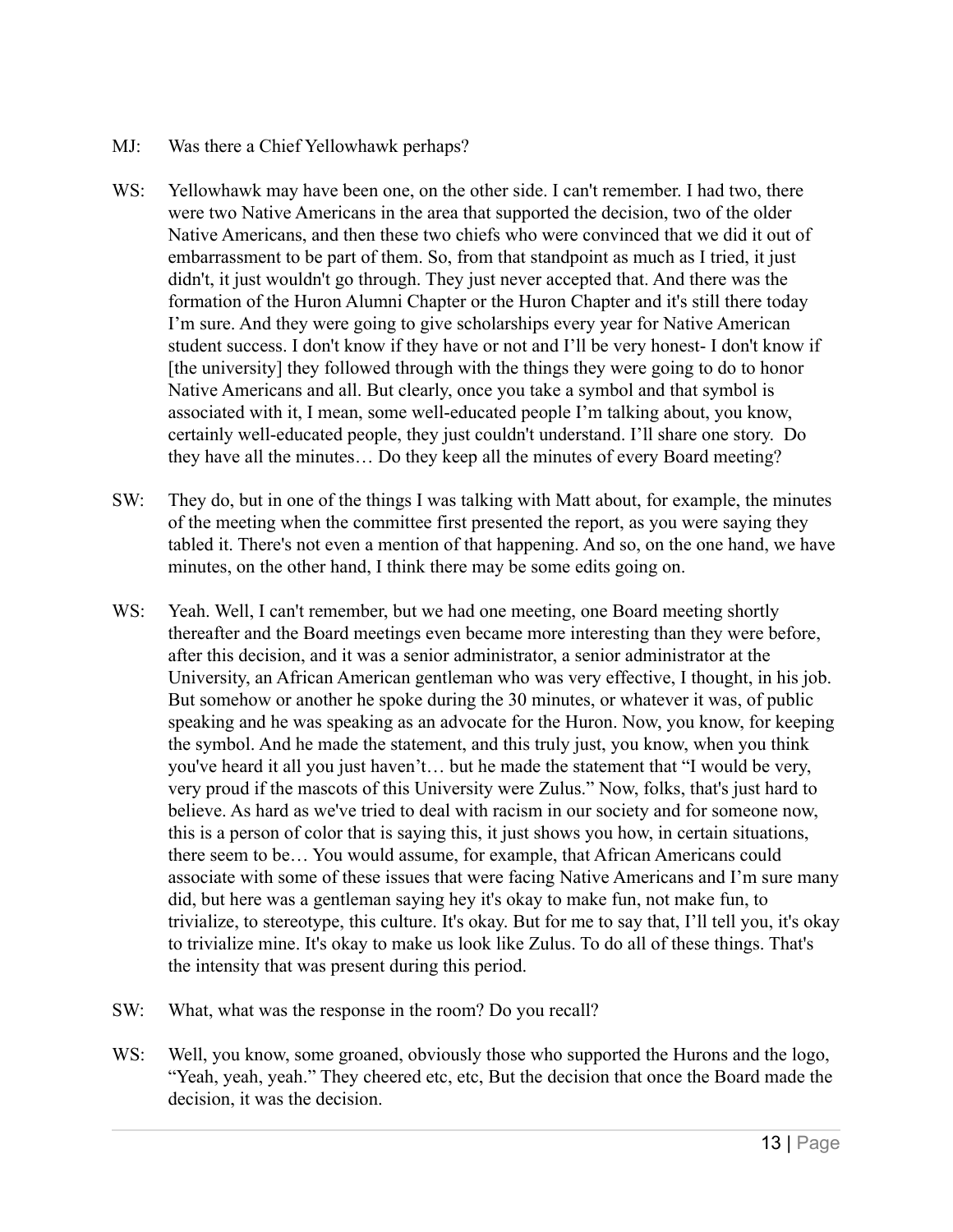- SW: Yeah, yeah.
- WS: And I felt as President "Okay that's what we're gonna [have to deal with]. I heard everything from just the cost to change the athletic uniforms. So there would be a financial side. "You can't [do this]. It would cost thousands and thousands of dollars to do this, it would take it off here, it would take it off [there]" So, so many different approaches to say "Okay just give us something." And yet the decision was made by the Board, and as the President, I felt that that's where we would go with it.
- SW: Thinking about that article, "Higher Education, Higher Values," you really do paint a very important picture that harkens back to your decision in the first place and you said after all, rhetorically-
- WS: Mm hmm
- SW: "What is the responsibility of an institution of higher learning?"
- WS: Yeah, yeah.
- SW: And in light of all that controversy, how would you speak to that, because you are, after all, the President?
- WS: Yeah. I had a friend, again I'll not mention names, a colleague at another institution, who was experiencing somewhat of the same thing. And he called me during those days, and he said "Bill I know that's what we need to do. But I just can't do it." I thought about that. He said "I just can't do it, I just can't take that, I can't take that, you know." And I thought about it. Yes, you can do it. At what price you pay for it. You may not have a job, you may get phone calls, you may get threatening letters, you may know all those kinds of things, but that's where I think, as an institution of higher learning, it's got to be the step above. If we're not going to find it there- "Well, we'll find it in the churches." I wish that were the case. Sometimes perhaps it is, but I think in a lot of ways that higher education has even a greater responsibility, and if you said "How do I feel things are going today in higher education? I certainly have mixed feelings." I'll be honest, but that time is past.
- SW: Sometimes that's a worthwhile second discussion actually, considering that. So your conversation with him reminds me of something else you said in that same article that is striking, which is that you point out that there's often a gap between mission as stated and the response when tested.
- WS: Yeah, yeah. And I think we see that, sadly, I think we're seeing that very strongly in intercollegiate athletics today, unfortunately. Well, we talk about the great values in all of intercollegiate athletics. Today, the reality is that value has dollar signs all around it for these super big-time athletes and programs and you're paying. In fact, when I came to Eastern I made this unbelievably naive statement that I would never be President of the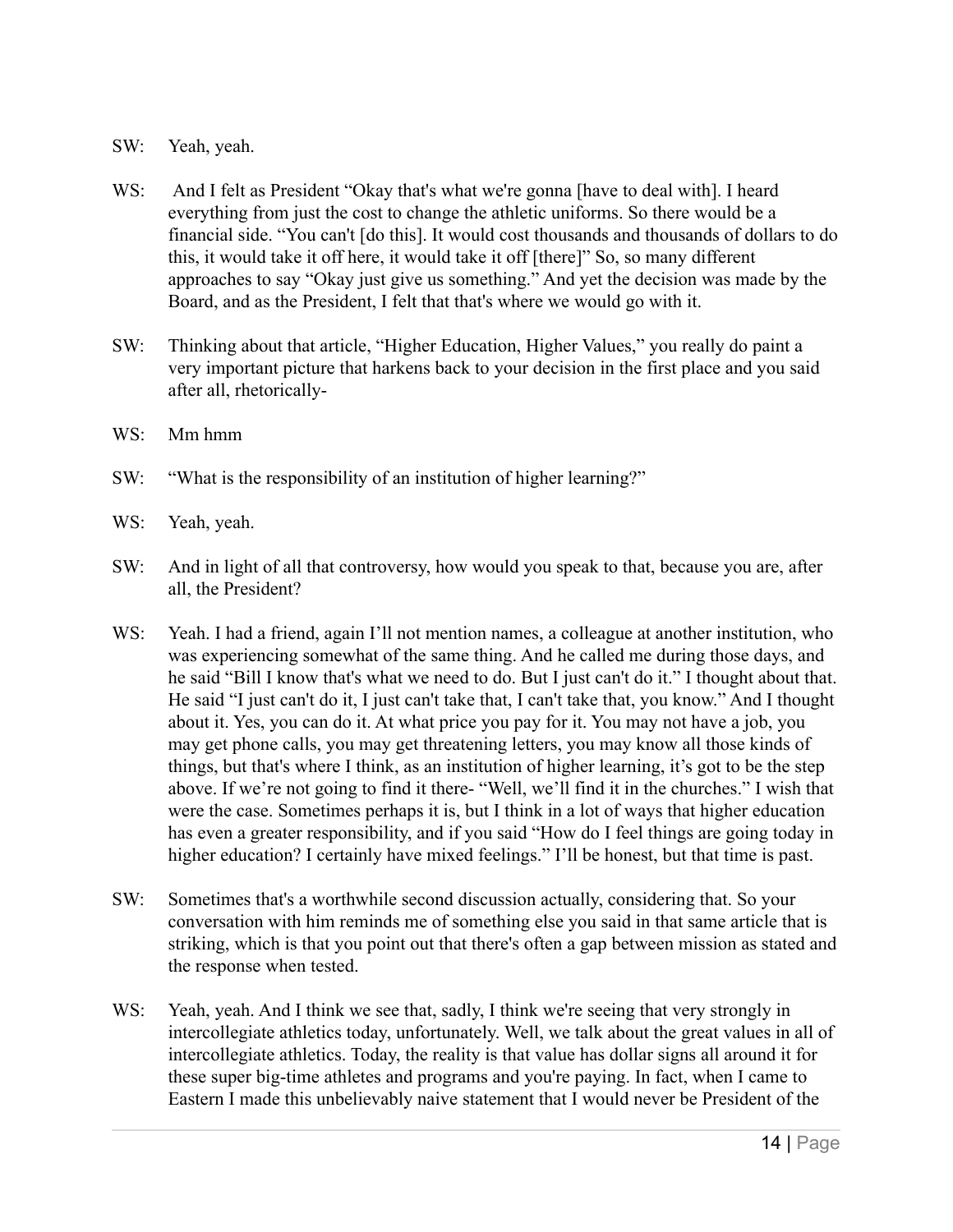university where the football coach makes more than the president. Well, it's good and I left. (laughs) There are very few places, now, that the president makes more than the football coach. And, I love athletics, it's not that, and certainly I spent a lot of years with the NCAA President's Commission working on stuff like that. I think that we as an institution, if we say that this is what we mean, I think we have to do it, we have to demonstrate something. We have to move it beyond there and, again, sometimes at a rather great cost. And you know, I often think of "Les Miz," [Les Miserables] which is one of my favorites, especially the Andrew Lloyd Webber edition of "Les Miz"… But when Jean Valjean sees the person who is being arrested for something that Jean Valjean actually had done, he says, to the effect "If I speak I am condemned," because he was going to be arrested. "If I stay silent, I am damned." And I think in so many ways that's [it]. We have to look at it like… I mean, yes. I could have come out and been Mr. Popularity, but, as I told you earlier, that's not [right]. I could have said, "Hey okay we're going to be really respectful to them. We're going to do this to Native Americans. We're gonna (unintelligible)… we'll give scholarships. We'll do all these things." But the reality is if I had not at least recommended what I did, I would have been in that second part. I would be damned because I would always know that either I didn't believe what we said, where the values are, or I wasn't willing to do it, didn't have the nerve to do it.

- SW: It strikes me that it can be a pretty lonely place, sometimes, for a leader.
- WS: I think the concern during those times was more from my family because I know one day, my wife came back and she'd been to a drugstore there in Ypsi. She had been waiting in line and people, not knowing who she was, but they were just ripping me, you know. And I had told her, I said, "You never, you don't speak. Don't defend me or anything like that." But she came back so distressed by that. And then we were playing in Auburn Hill, I think it was a basketball game in Auburn Hills. We were playing a special game, or it could have been a football thing over in the old Silver Dome, but my daughter-in-law, my son's wife, who was very pregnant, were coming up. They did not live in the area, they were coming up for this game, whatever it was and as they were coming in. As she was coming in, some of the supporters made some very derogatory remarks to her about me. And again, you know those things… that's what hurt. The fact of whether I get any accolades of any kind- that was not the point. I wasn't doing it for that purpose, so that was not the point. But what I was going to do, and what I believe we did during the rest of my tenure there, is that we were going to focus on education and try to build a university that would move it beyond where it had been to the next place. Of course, you know they always say that if you make decisions at least every year, you will make a decision that will offend 10% of the people, so in 10 years you haven't got anybody left. (laughs) Well, maybe that was the case, although that did not lead me to make my decision there in the year 2000. As I say, there were several things coming up: a new faculty contract, the decade was changing economically and then again you just need to recognize when your leadership may not be as effective. I don't think other than certainly some alums, many alums maybe, that were very upset and tried to do things… the next year, I think it was the next year, in fact, we had not come up with a new name, but I was watching. We were playing on television. I think we may have gone to the Sweet 16 that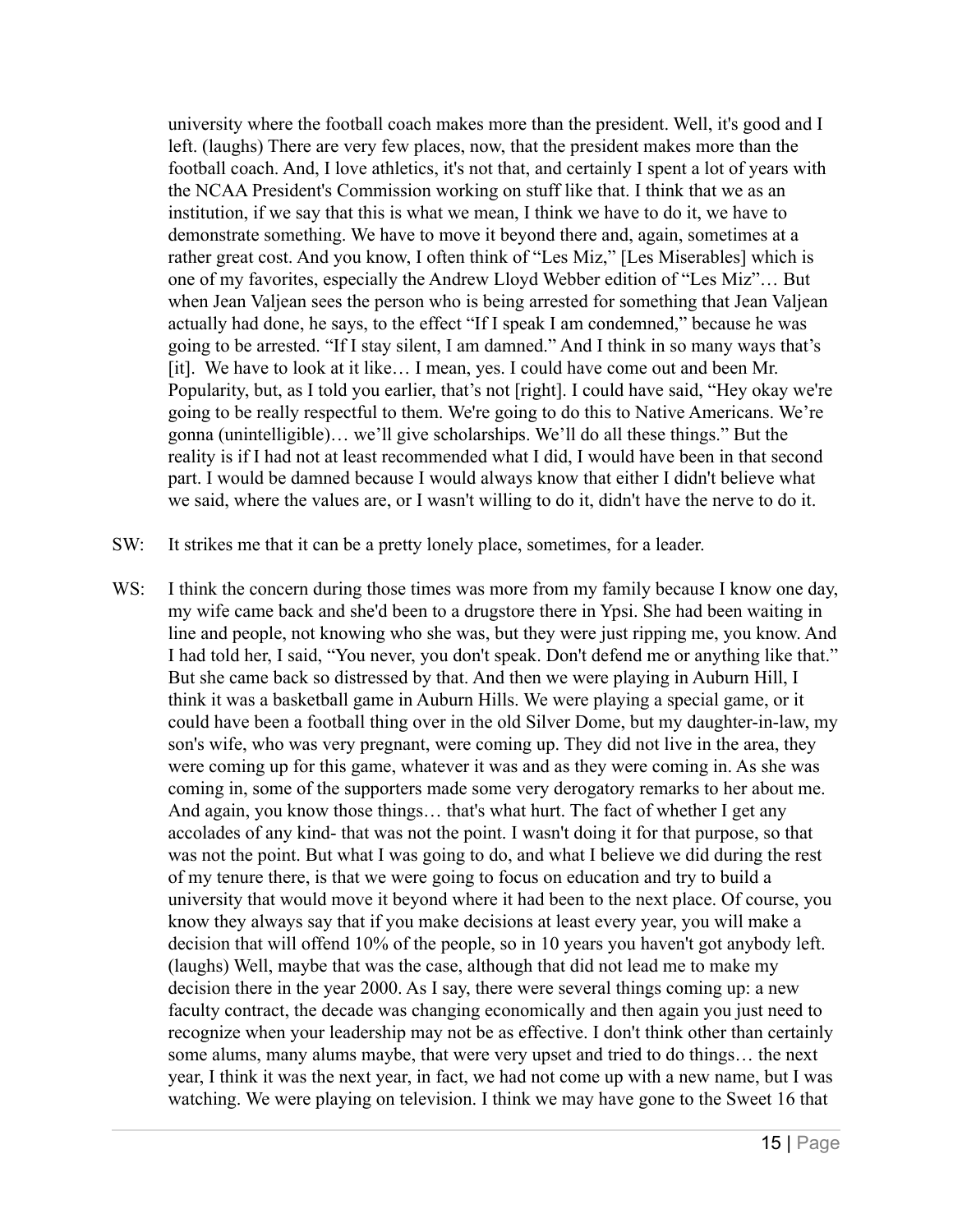year. I can't remember that. We went to NCAA basketball two times… but I remember the reporter or the broadcaster on the television making the statement, "Well, the *no-name-team* from Eastern Michigan." That's before we became the Eagles so, but even at that we were successful, so the bottom line is did it hurt us? No, when I came there, [you want to believe that] this will be a good one. When I came there as president... in 1988. Kent State University, where I was Vice President over athletics, among many other things. We had the longest losing streak in what then was Division 1-A football – longest losing streak. Okay. I come to Eastern Michigan, we play Kent that first season there, of course, they beat us. Guess who became the longest losing streak in Division 1-A? Eastern Michigan! (laughs) So the nickname was not particularly helping us during those times. And so, those who might say, "Oh you destroyed the university, you ruined the university," no! We got our first doctoral programs there, I think you have maybe three or four now but at that time we were working on getting a couple you know, because our role, if you looked at it, historically, we had plenty of institutions offering doctorate in various fields, including one about six miles from us that was a pretty, pretty nice institution. So I said, "If we are going to do that, because of the both the extra money and the unnecessary duplication," I said, "if we're going to add a doctorate, it must be either we can offer it in a unique way, it'd be a unique program, or there'd be some facets of it that the others are not." And that's why the clinical psychology degree from the University of Michigan… and I talked with Jim Duderstadt and others during this time; it was really focused on one dimension, kind of a research dimension. And what we were going to try to do was move the practical. So during this period of time, as I say, the building program was unreal, the highest enrollment ever, new doctoral programs and went to the Sweet 16… all of those things. So those who can say "Boy, that period ruined that institution," it's just not true. That institution not only survived, it thrived during that particular time, not because of Bill Shelton, but because of the people who were working to say, "This is what this institution is." And many, many of the faculty did not agree with the decision and many were gracious enough to tell me, you know, that they didn't but at the same time, they did not neglect the responsibilities they had and, consequently, you know we moved the institution forward.

- SW: You know, I'd like to talk a little bit more [about this]. We can come back to the logo issue in a minute, but you, you had other really strong initiatives too at Eastern for education, like the Learning University, for example.
- WS: Yes.
- SW: Talk a little bit about that.
- WS: You know, in trying to determine what should be the focus or something to get... And, this is one where I don't believe the faculty as a whole ever really understood what I was trying to say. I wanted us to become a Learning University where the focus was not on process but was on outcome. Not on teaching, not on research, but on what we learn from it, what we could take from it. And so, when I said I want us to become the Learning University, well let's try it… everybody… that learning… Yes, but learning has not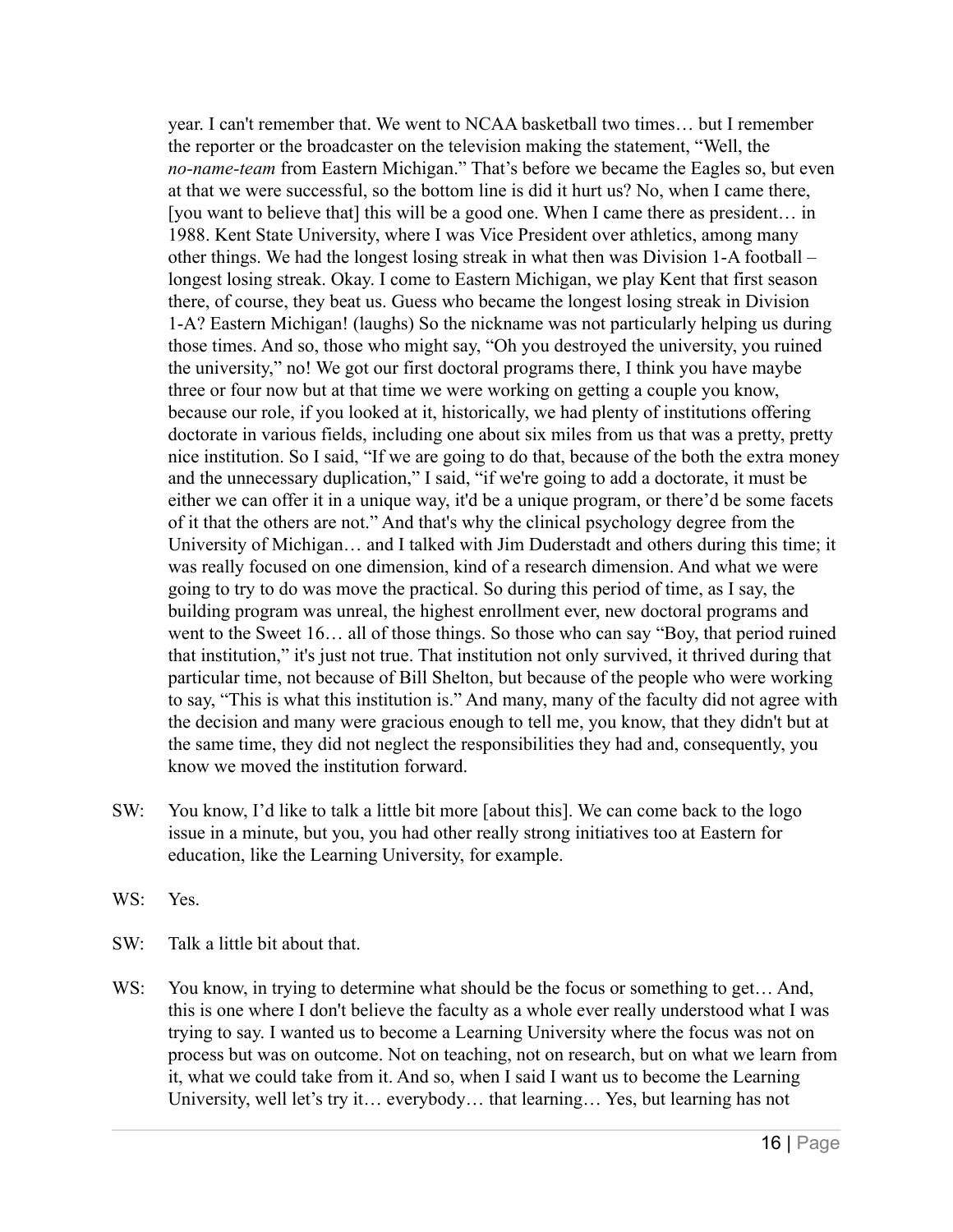simply always been accepted. Some people think they've done their job, "Okay, it's my job to teach, your job to learn. If you don't learn that's not my problem." We didn't want that. And so what I could never convey is that I wanted, and I was willing to put money behind it, I wanted to see teachers from different disciplines join together to create classes where learning would go in several directions. One, teachers learning, faculty learning from each other. Students taking something related to science and putting it in a historical context to not make it a separate entity but a joint entity and somehow or another, the faculty, at least the union, presented it as if I were trying somehow to secretly undermine the faculty union which, of course, was not the case. I wanted the Learning University to be a place that all of us become learners rather than teachers and students and etc., etc., we all become learners, and that we, we expand because, as you know, and as Matt certainly knows, there's a tendency in the disciplines to take a very siloed approach and you know what goes on outside your discipline you don't really know, and you don't care. You go to coffee with this group. Yeah, so that was the goal of the Learning University.

- SW: Well you were ahead of your time with that.
- WS: Well, apparently too far ahead because it never caught on there. Well I shouldn't say that, I don't know if that's true now.
- SW: Yeah that's the hard thing about having vision because it's usually… (phone rings)
- WS: I got it. Thank you.
- SW: Because you're seeing something that other people, they're still in the same place they've been and you're seeing something that points towards the future.
- WS: Well, so much, so much of what we've done now, here I become a philosopher, so much of what we were doing, and especially higher education was becoming archaic. Well another example; again it just couldn't work there for some reason. I wanted to say to the faculty: "I want there to be different types of faculty." We had some great faculty in terms of some research things who couldn't teach worth a flip. I mean, they just, they… that was just not their strength. But they were tremendous in this. Others, who were really strong in teaching, could really identify and climb in with the students, but they really didn't like the research dimension. And, as you know, we use, still, the old, you know, publish or perish [rule]. If you want tenure, you're gonna publish so we're gonna find you a refereed journal. I did some studying. I don't know why I did this… did a study one time and I read some articles like that and 90 something percent of all published papers are never cited in any other so, (laughs) so, you know, apparently what we said was not that earth shaking because nobody else has ever mentioned it to us. So, I wanted to do that. I wanted to say "Let's talk about tenure in different tracks." But again that old thing, "No we got to publish, you gotta publish, you gotta have that," you know, "You gotta have the corner of the realm: publishing." But those were the kinds of things that I think, I mean Eastern had such a wonderful history. It had proven itself in the preparation of educators. It was a place where I felt it was very important that we not lose the focus of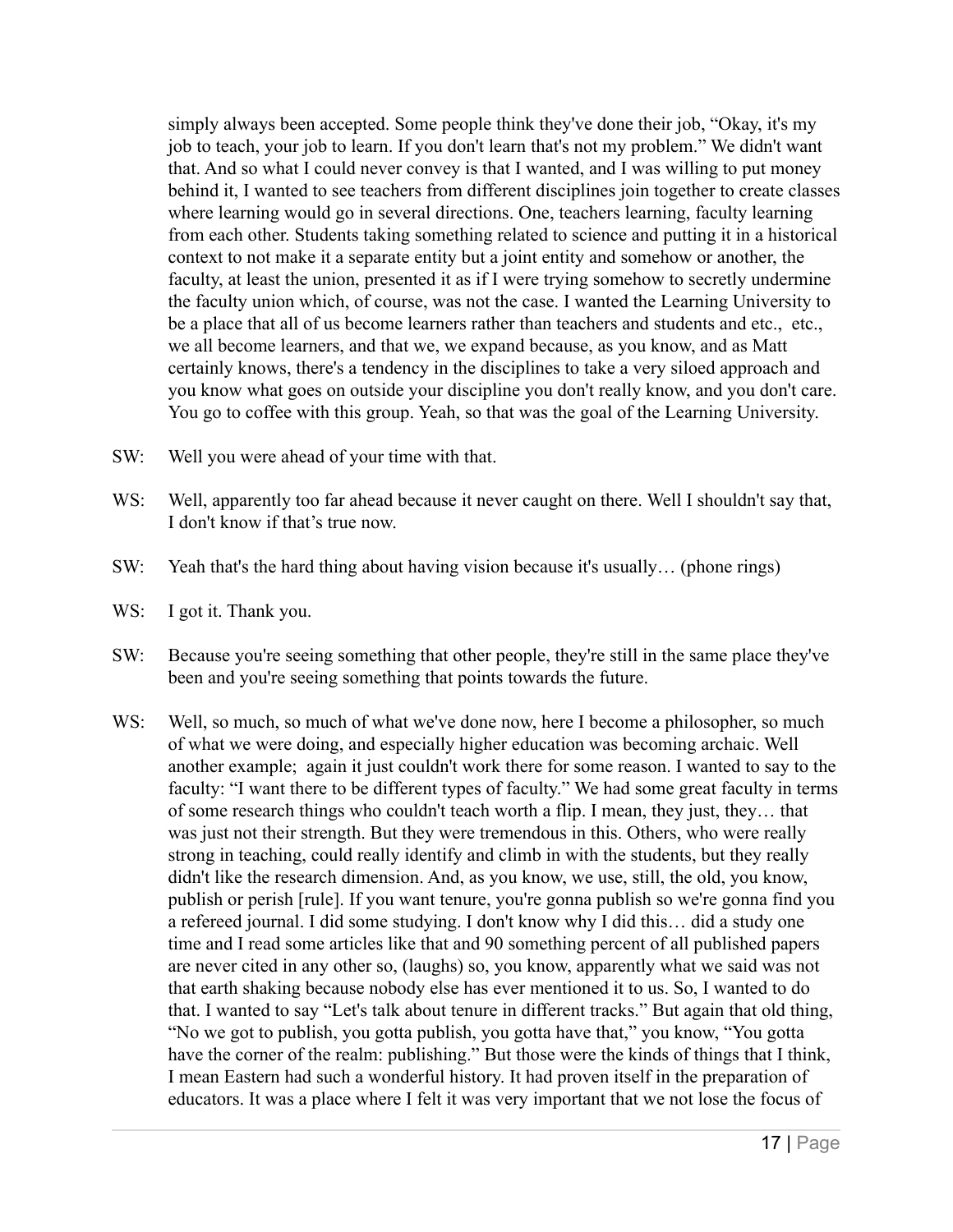that. We didn't need to be another University of Michigan, we didn't need to be all of those things. We were very good. In fact, the President at the University of Michigan one time, said to me, "You know Bill, we would be better off if we just didn't even have a college of education. You guys are the ones that can do that. We would, we would really, we're not in the same league with you guys." So I wanted us not to forget that we had a heritage and just keep trying to work towards making that part better.

- SW: Did your early life- did those people that you knew influence your approach to education for a diverse group of students?
- WS: I don't know. My father was a minister and certainly in a lot of valuable ways I learned a lot from him. I'm sure that he would be extraordinarily disappointed in me now. But, I think I saw that. I didn't really, because of coming from a rather slum part of town and etc., etc., I think my push was that I just wanted to make it. I just wanted to move beyond a position and to see. And I was the first member of my family to ever get an advanced degree. And so I think from that point, you had a few teachers and all that would have an influence on you. I don't know. I was driven, I don't know why. I really don't, but I really was.
- SW: So did father's role, what else do you think you took into your work from him? Value certainly.
- WS: I mean he genuinely cared about the people, he would go to hospital and visit 'em, he would drive the church bus to pick 'em up if he needed to. I think the greatest thing about him was his love of people. Certainly his focus on God and all was great, but his was just: you just don't mistreat people. My father… now I'm not going to say, I mean this was the 50s, so, I'm not going to say, "Oh, he was this great liberal" etc., etc., No, that's just not true. I mean in Memphis in the 50s, he was not, he was not. But we lived in this area of Fort Pickering over by the old Mississippi Arkansas Bridge which later the city, just through urban renewal, condemned our whole neighborhood, including my Dad's church. It was in it; they just took the whole neighborhood out with one whack. And it was a very rough neighborhood; it probably needed something. But I think that when I think about him and what he was trying to do, in all those places, he was trying to make sure, while you might not agree on certain things, what you did not [do was] diminish other people because of it. He was the first, to my knowledge and I could be wrong, but he was the first white pastor that preached in a Black church in South Memphis. He would go there and I would go with him – one the most amazing experiences I've ever had. Yeah, I mean it was a totally different style, you know, in there. But he was not a person that had causes for racism and stuff. I mean his was the soul, but at the same time he did not believe that any person, any people should be harmed in any way, so I think from him I took that.
- SW: So…
- MJ: May I jump in here for a sec.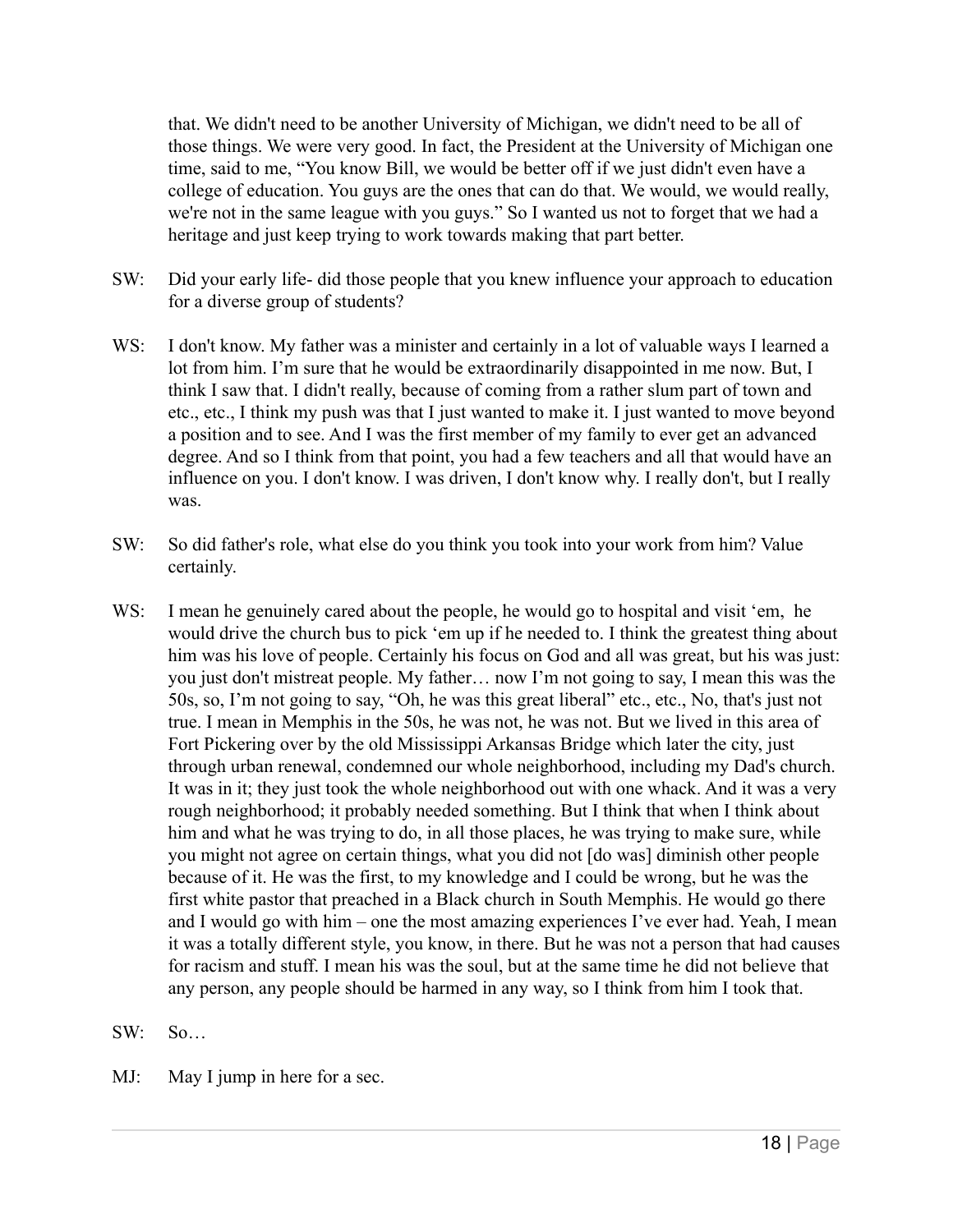- SW: Please Matt.
- MJ: Okay, I have one question for just a little follow up on that. We were talking to Dick Robb on Monday…
- WS<sup>.</sup> Yes. Yes.
- MJ: We also interviewed Larry Smith last week…
- WS: Yeah. Yeah.
- MJ: And they both said about you, Larry Smith called you "courageous" in this situation and Dick Robb said that you were the perfect person to be at the head of the university as the logo was going down. And I just wanted to say that while you were just talking about your Dad and describing him- it really reflected what they said about you.
- WS: Wow.
- MJ: Just that you were good with people, that you wanted to bridge people, but that makes me wonder about your feelings for the people who were involved with the Huron Restoration Incorporated group, people you couldn't bridge to.
- WS: Yeah.
- MJ: Did you try to find other ways to bridge those gaps?
- WS: Yes, and to an extent. There were some that I knew that anything short of that, and I met with many of them and, and you know you'd go to alumni functions before ball games and stuff like that and there'd be some still wearing a Huron shirt and stuff and I never challenged them. I said "Look, there's a history. I mean we were the Normalites at one time, I mean Normalites, okay?" So I said "There's different eras of history and there's a historical perspective. Yes, we were called the Hurons for a group of years," and I said "I as a history major, I have no desire to take that, to eliminate that from the record book; that's a historical perspective." So I really never got into a situation where I felt the confrontation, at least from my side, was such that I wanted to retaliate. I kept saying "You know I respect your opinion, but this is where we are, this is where we're going to go forward, this is what we're going to do." I tried. One of the things I suggested one time and I learned from some of the Native Americans during that period of time [was] that the Eagle is a very sacred bird for many Native American tribes and all. I think, then, after the fact, they might say, "Well, I wish we would have paid attention to that." But I said, "If you want us to be called the Huron Eagles, that means we're not making any decision about anything but the animal, the Eagle, the beautiful stately Eagle." You know, since we're going to be Eagles anyway, that would be okay. I could handle that because that was not a reflection of the Native Americans, that was this beautiful bird that they embraced, you know. So I tried to do some things like say, "You know, here's the way we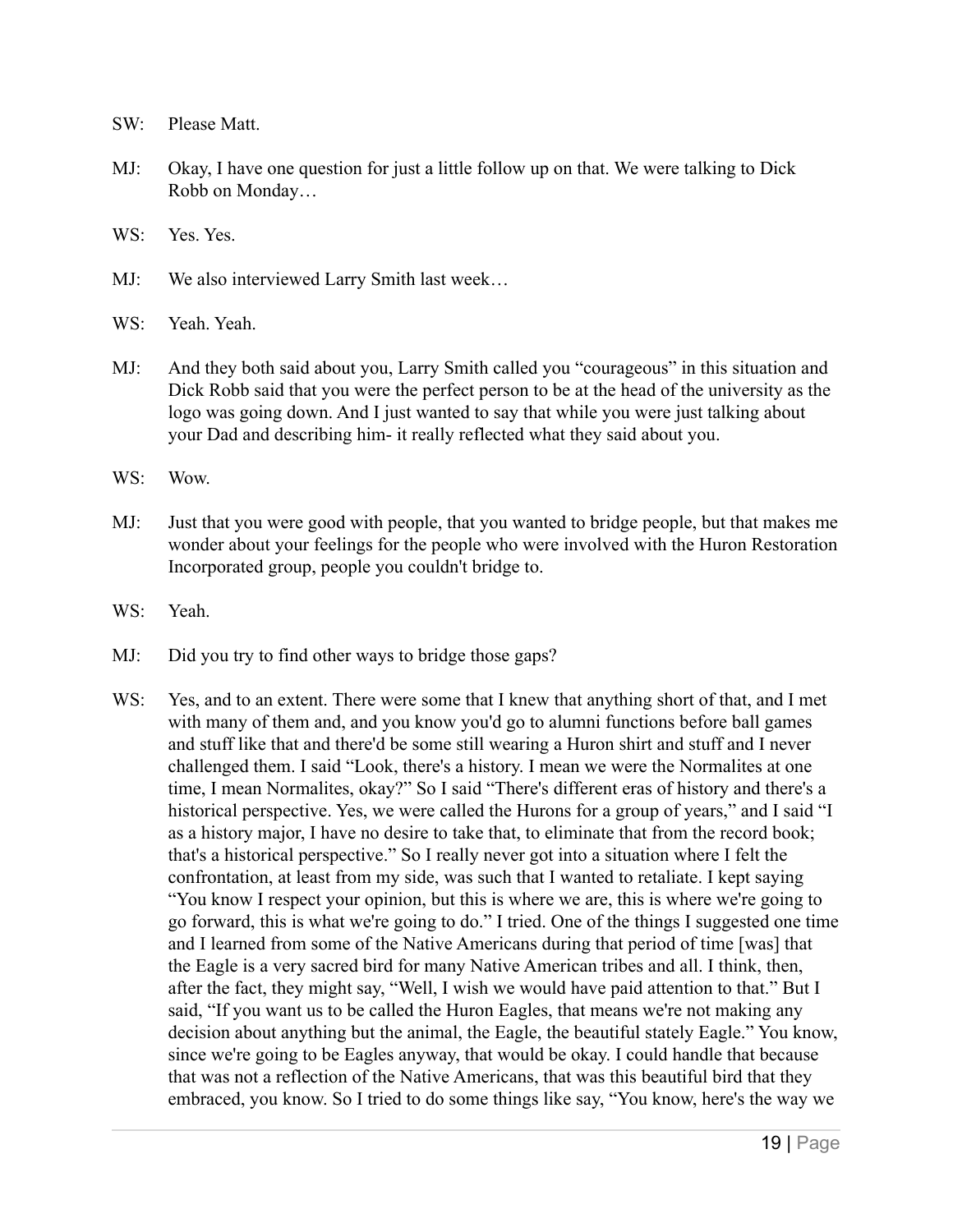can try to get there." And again I kept repeating over and over, "We're not wiping out history." If you were here in 1983 or '72 or '65 and you were the Hurons, I understand that. I don't have a problem with that. We are now, what, almost 30 years after, we're the Eagles and then perhaps some years in the future, they will be something else, I don't know. One of the things that I really always believed was that I just could not take this job personally. I just had to accept that you're going to get them, they're going to come at you, or whatever the reason it didn't matter what it was, whatever the reason. And if you begin to try and react like that, you can't be effective. You just had to keep going, and one of the toughest things in this [were the] 30 minutes at the beginning of each Board meeting. Whereas I [would] say people could fill out a little thing and come talk about anything they want to. So the chairman of the Board sat in the middle there and that circular thing there and I sat on one side and the vice chair sat on the other, and then on down the Board meeting members and then my cabinet and all over there. And I would sit there and these people would come, some of the people would come, and I mean they would just rip into me. And you know, I wouldn't smile, I wouldn't frown, I wouldn't nod. And you're talking about an exercise that you're really gonna get good at because you wanna say well "You're lying that's not true." And, again, during that time I kept telling the Board, and only at a later time, we had a Board member that started answering and we said "No, no, no, not during this, this is the public. They tell us stuff, you don't tell them. You don't respond to them." But, I mean, sitting in those Board meetings with my hands like this, just looking straight ahead and listening to it, yeah it was tough, but that's the role that had to be played.

- MJ: Just as a quick follow up to that and then I'll give it back to Susan: would you tell us off the record who that person was who started to answer back?
- WS: No. It's not during that era, it was in a later part of the period. And, again, it wasn't even about that, it was about something else, but you know they just started trying to answer and we said "No, no, no, this is their time."
- MJ: Okay, all right, thank you I'm gonna turn it back over to Susan.
- SW: So, 30 years like you say, thinking about the whole thing- the issue, the fact that it had so much with intrinsic values of the university, and what we're doing here as an institution, what did you learn from that whole experience- the controversy, everything, as a leader and as a person?
- WS: I guess one of the things I would say I have learned was that change occurs. It may occur in a disruptive force, it may take a long time, but to not just accept that there is no option, that there's no there's no other thing, it's that. It's always going to be that. I think I realized then that you work with what you're able to do and that's why, as I say, with all due respect to the faculty union at Eastern Michigan, I learned that we could work together. We didn't have to see things the exact same way but we could work together. So even if you didn't have the same, and you know if you viewed things differently, there were still areas that you could come together and work. And I think that, as I looked at that, and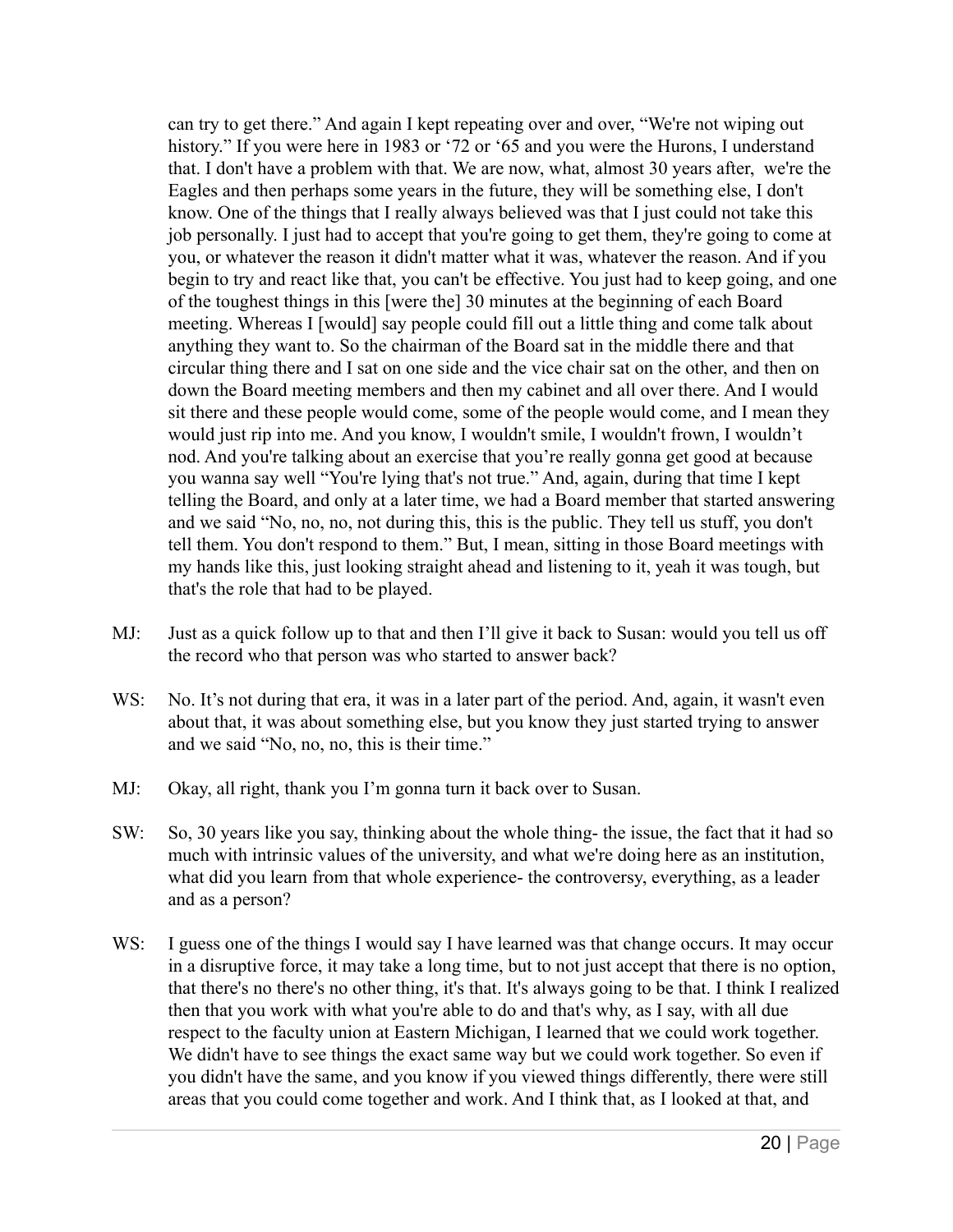you know, those who said "Oh, this will be the end of the University of course," as I said earlier, not true. The University moved forward. Now it may have moved forward in spite of rather than because of all we did, but the University continued and the strength of the university and even when I get a little bit stressed at some things today. But the university is much stronger than any of us can understand. You know, there may be parts of the university that can get out and get to a certain place etc., but how many universities, public universities, at least, do you know that shut the doors? There is a set of values though sometimes, we may forget them, there is a set of values, there are those teachers that really do believe in what they're doing, and really find great joy in doing it. And we're going to have that nucleus, and even in the darkest hours, whether it be May 4, 1970, whether it be in the transition from totally segregated to integrated facilities, or at least desegregated facilities in the south, whatever it is, even churches today, many of them have mixed new congregations. So, if institutions like that can find a way somehow or another, I think most other institutions can also.

- SW: Matt, I think you have a question.
- SW: I can't hear you.
- MJ: Yeah, I wanted to jump in here again with one more question. I know that towards the end of the logo, or I guess not towards the end of it because it extended on beyond 1991, but I know that you traveled around with Regent [Anthony] Derezinski to talk to other universities and I was wondering what the response was from other universities. What were you hearing from other universities while you were going through that process, and then also can you just talk about those trips with Derezinski and also Derezinski himself?
- WS: Tony and I, he was a lawyer and was a member of the Board. We went somewhere around Santa Fe, New Mexico and spoke at a national conference, talking really more about the procedural aspects of this. I think the key was that the Miami team was right there you know, in our own Conference and, of course, there was the Central Michigan group in there. I think at that time… I can't remember what, which was the next university across the nation. Of course Stanford had made that move, but people thought "Well, Stanford, you know yeah anything you know like that…" People were saying, you know that's something we probably want to do, but how bad was it? Well, I mean if you looked at the realities of how bad it [the logo change process] was, you might say "Maybe we'll wait a while." And it was represented by those who didn't agree as saying that the Michigan Civil Rights Commission really didn't say that, but there was a document, and you know that they didn't really say you had to do that, you know as I suggested. And certainly, there are many high schools in the State of Michigan that had Native American logos and symbols and if you talked about the absurd kind of thing, for example, there was a high school in Illinois. They were, and this and this is horrible, but their logo was somewhat of a Chinese kind of look and they were called "The Chinks." And you, you know, you say that to anybody and their response would be, "Oh my gosh how could that possibly be?" The amazing thing, as we tried to talk about this Native American logo, people just didn't understand, whereas if we were talking about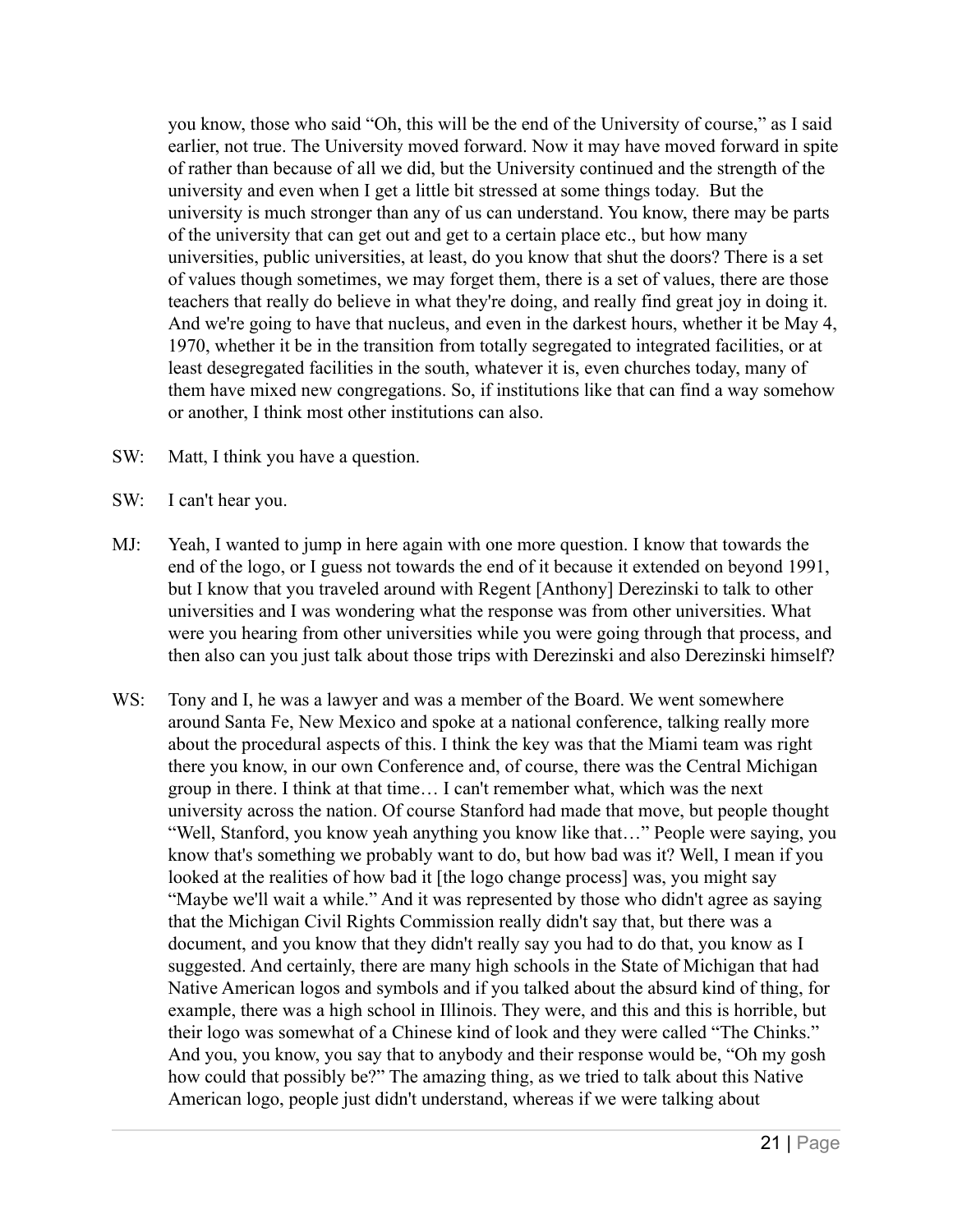something related to African Americans and something that would be considered you know [racist]. But for Native Americans, it was like "Well, but that's a whole different story, that's a whole different story." So I think it was a period where people first of all couldn't really understand that being a logo or being stereotyped as wearing feathers, or war paint, or tomtom drums etc." People couldn't understand that those symbols might be seen as degrading to those people and somehow trivializing the culture. So it was really a situation where I think people were kind of figuring out that this was not a civil rights issue. I mean, "civil rights issues deal with African Americans." It doesn't deal with [Native Americans]. We didn't bring a groundswell to the change, the change took place over a longer period of time, and certainly, as we even see now, the things that have happened to the Washington Football Team. I mean, I do believe that there is an acceptance, maybe a grudging acceptance that, yeah, that we probably should [do away with offensive logos]. Now, you could say, "Well there are some other things like the Notre Dame Fighting Irish." Okay, is that offensive to the Irish? Well again, I'm not the president of that school. I'm glad I'm not dealing with that right now. (laughs) I'm sure that would be a real issue. But I just don't think that they viewed (the "they" being the other universities), you know, they just didn't understand. Or maybe I didn't understand. But the tremendous… at least among young Native Americans, not to senior Native Americans… Senior Native Americans- there were many other issues that Native Americans and there's a huge tribe right, right within 50 miles of here the Lumbee Indian tribe… and the poverty and the challenges that they face. And so from that standpoint, I just don't think that the others, I guess, as Susan said, "Look, maybe we're a little ahead of the time, but it just happened;" that's how it felt and then later, thankfully, people begin to see otherwise.

- SW: For people that might be watching this on tape, it's impossible not to notice the beautiful picture behind you and you've been talking about values. Of university values, of Native American culture, would you like to share anything about that picture?
- WS: Well, again, the home is filled with them. But you know what? I want to kind of remind people that certainly, while this issue came as my recommendation, for the reasons that I've written that you've seen and read, again, I probably worked as hard for African American children during my years in public education down South in trying to make sure that those children were given the same opportunity. So, while certainly Native Americans are what I'm going to be identified with there, I think I shed an equal number of tears, in a way, over the plight of African Americans in the South. And I'm no crus… I don't mean I'm a crusader, but boy, when I saw the difference in my school when I was a principal where I had a playground, even though it was a very poor country playground, all kinds of equipment that the parents had bought. And you know you oil the floors, you probably never heard that, you all are too young. But anyway you had wood floors, to keep the dust down they'd oil floors with mops. And then go across this highway, and down, maybe 600 yards on a gravel road and you pull up [to the African American school]. Not a bit of grass anywhere around it, they literally had no kitchen or lunch room. And during my time there, and again, I'm not looking for the honor; it was not that at all, but between that principal and myself (this is before the court order even got in) my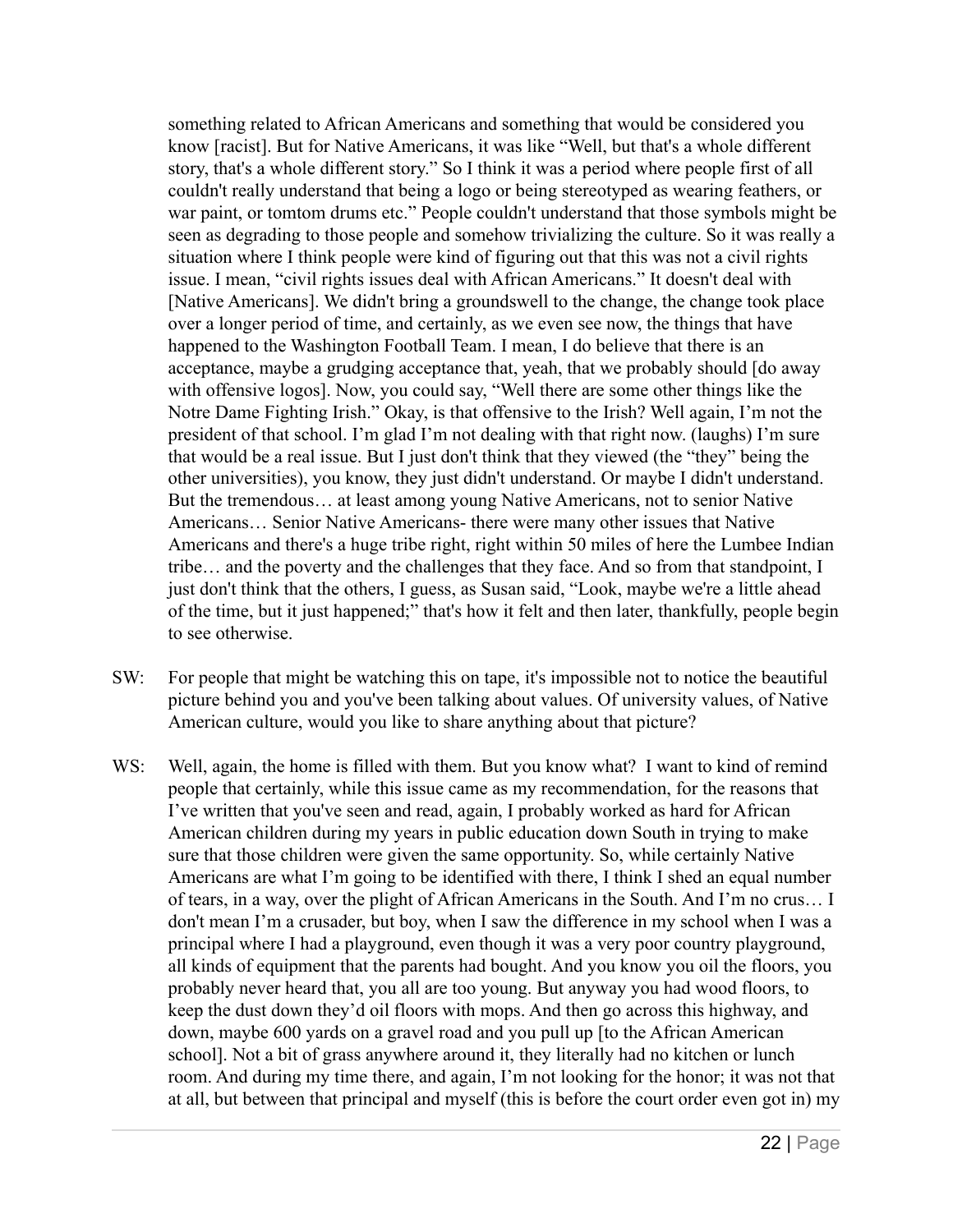kitchen would prepare- our school kitchen would prepare lunch and Mr. Persons would come in his car every day up there, into the trunk… would put that food. He would take it to them and then he would bring the dirty pans and stuff back to us. So that those kids could have lunch. You know, that they could have lunch there. He and I put together a little basket… and of course we just had outdoor grounds, we had outdoor things with some pavement. So we put together three or four schools, a little basketball thing, and all of a sudden, it was Whites against African Americans playing basketball, all out there, we had kids out there. No, we didn't have any fights, we didn't have any trouble. What I'm trying to say is that African Americans, Native Americans, Asian Americans. Some socio-economic Caucasians, I mean, it's about people. And, while it just happened that that fell out to be an issue with Native Americans at Eastern Michigan, I would have, I think… I, well I know, I would have fought as hard if it were another group that our institution might unknowingly and certainly unintentionally, perhaps, be degrading or diminishing them.

- SW: Reflecting on all we've talked about today, there's an unmistakable heroic dimension…
- WS: mm mmm (shakes head no)
- SW: Bear with me here, so you had named that first year, A Year of Coming Together.
- WS: mm hmm.
- SW: And in that year, you were given this...
- WS: Yes, kind've tough there. (laughs)
- SW: Yes, so my question for you is this: what would you tell then President Shelton about how he met that challenge?
- WS: (exhales) Well, I guess, I would say I believed he did the best that he could and stayed true to what he believed in, and recognized… Again I had had no experience, for example, with unions, so in that sense, this was going to be a whole new dimension and so it was very much a learning experience on that, on that phase. As we started and I talked about it, I thought I knew what it meant to be a president. The more I realized… it didn't matter if I were in Detroit or if I were in Florida, or if I were in you know, wherever I was still the President and if something happened there… Mr. Smith was the Vice President for student affairs, yes, he was responsible for the resident halls, but the ultimate thing came back to me: if something bad happened there, it was Bill's fault, ultimately, I mean. I accepted from the very start that I couldn't say "Okay well that was Larry Smith's fault," or "that was so-and-so's fault for that." No. It came to that point that "Okay, it's yours and boy, if you blow it (laughs) you can't blame anybody but yourself." And as long as I could walk away, and as long as I could say to myself that "Okay I've done the best I can…" Would I have liked that not [to have] been the way that I'll probably always be remembered there? Yeah, but at the same time, I don't lose sleep over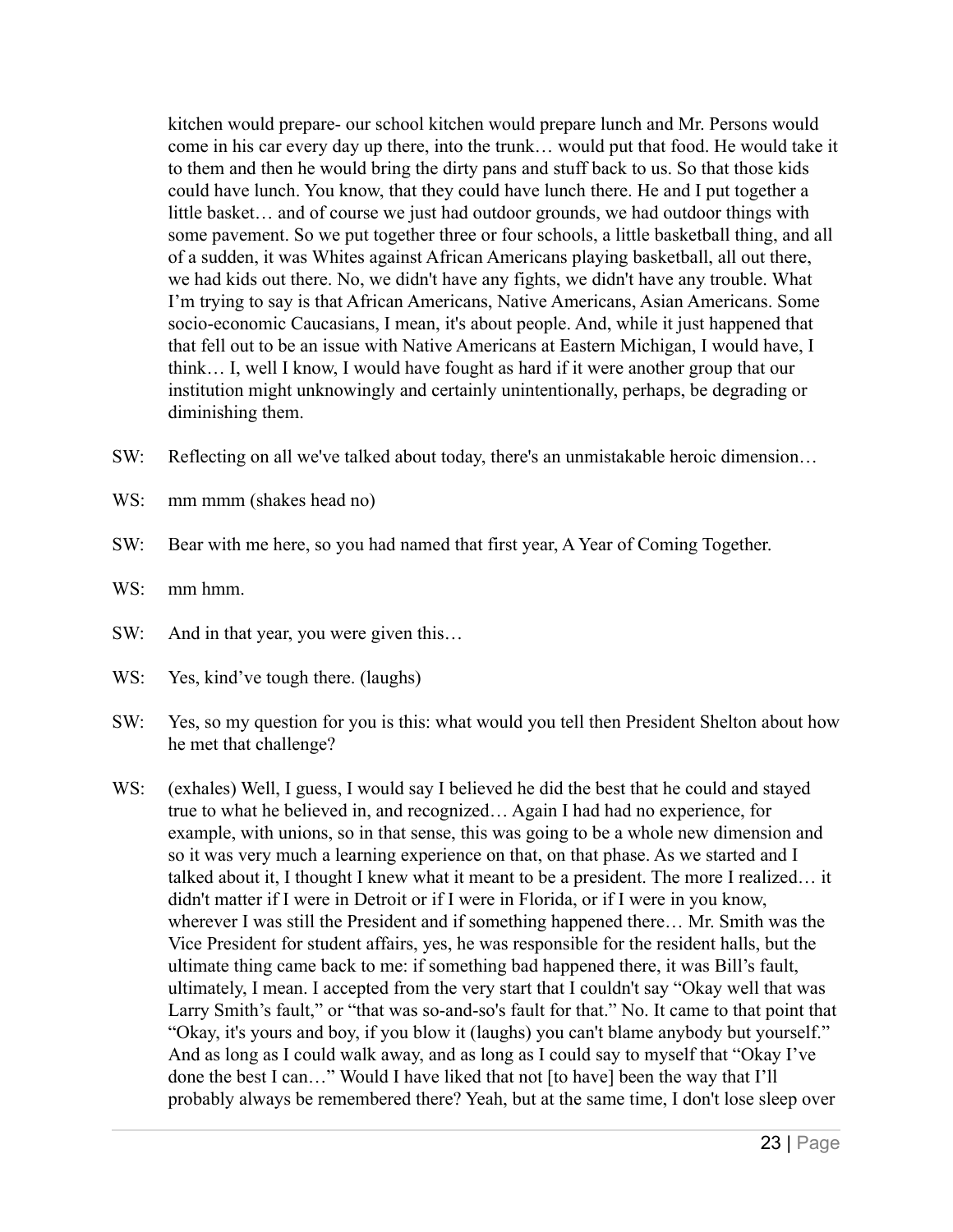it. I mean, I would do it again. But sure, everybody would like to have this nice wonderful time where you don't have that but that's just not how life is. I mean if you really are serious about trying to do something related to the values you believe in.

- SW: Just beautifully said.
- MJ: Yes.
- SW: I know what I'm going to remember. So, thank you so much. I don't want to wrap up though without asking: do you have anything else that you'd like to share with us?
- WS: It was a privilege to be the president there, and even though, to this day, if some harbor some ill feelings because of the decisions or the recommendations I made or the decisions at other times that I made, Eastern Michigan knew what it was about. I mean, we did. We had an understanding [of] where our strengths were. And I just think that it was one of the true pictures of what American higher education was supposed to be. I mean, if you look at the German system or any of the other systems of higher education or different levels of education, I think that what we were, an institution where we accepted the students, where they were with the intent of moving them where hopefully they could be. And, we weren't under any… well I don't think so, under any false illusions. We were really working under the belief or in the belief that we had a mission. And the faculty there did. They believed it. The administration believed it. The Board believed it. Guys like Dick Robb and, and all… those were great guys. And they were giving up their time. You know, you didn't get paid to do that, I mean they were giving of their time. They were taking some of the heat for things that were going on there, and having to make some hard decisions. But, you know, it's just a good university and that's what I hope and I know that after I left one of two things happened. I know there have been numerous transitions before there came a little bit of stability in the office. And you know, a friend asked me one time, "Bill, do you think that there was difficulty in replacing you because you've done such a great job or because you screwed things up so bad, nobody else could fix it?" (laughs) And I said I don't know but either one, I'm glad to see that there is some stability in the leadership there and that they're moving forward. That institution…. It started in 1849 and it's going to be there a long time and it's going to serve its purpose for a very long time. So, I can only say I wish we'd won a few more football games. (laughs) It would have been nice. You know, you talk about it being tough being a president, have people go up to your president's box on Saturday for the ball game and lose every game. That was a little bit tough. Those were some of those things you say, "Oh wow. Okay." I looked forward to basketball because I could just sit way over in the crowd and they couldn't find me. But anyway, all of that… It's a great place. I love the institution. I loved what we did in terms of education and all while I was there and I have no doubt that it will continue on.
- SW: Thank you so much, this has just been wonderful.
- WS: Thank you.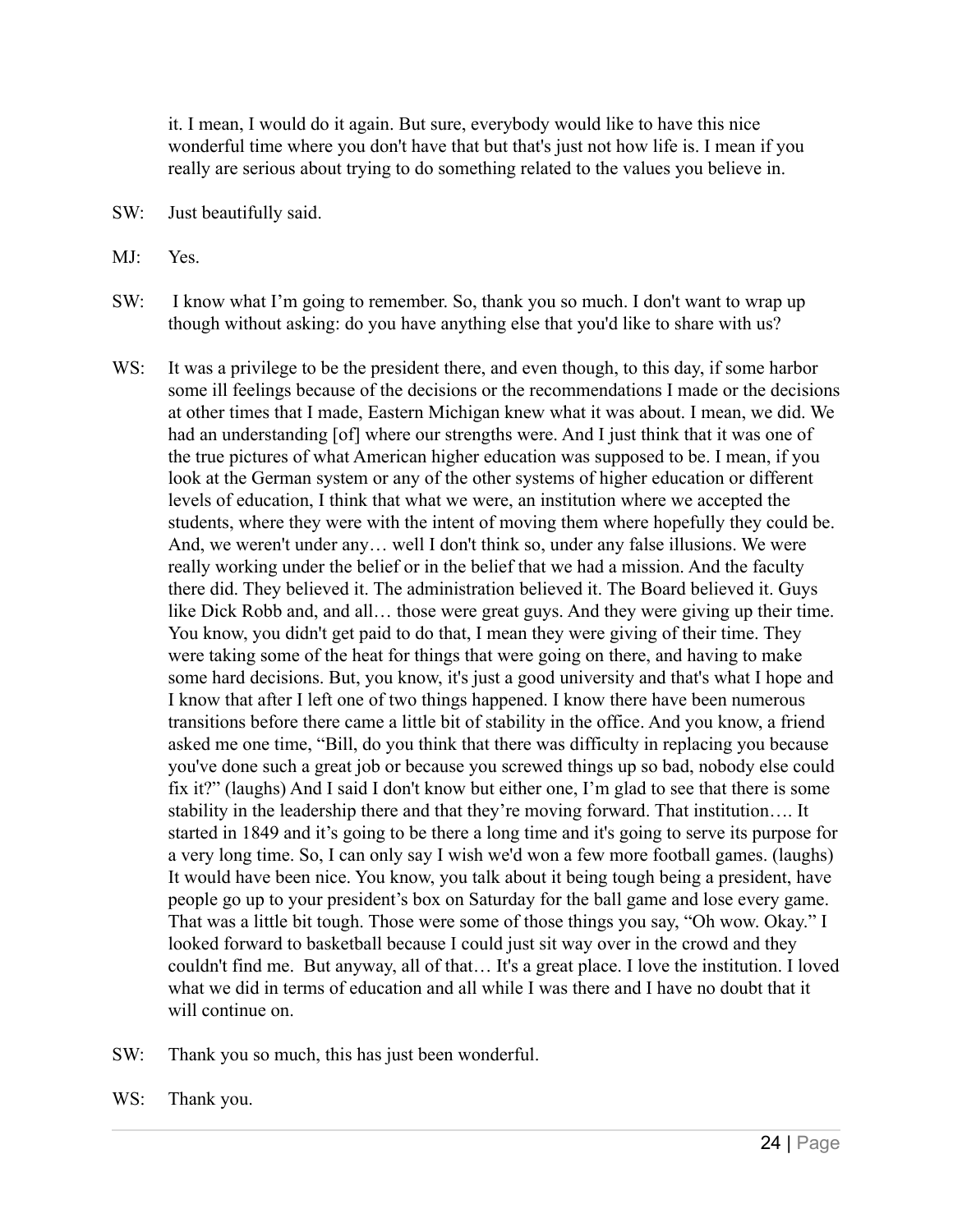- MJ: And yeah this week that the students are interviewing people, and especially this interview, is what makes me love this job, so thank you.
- WS: Alright, great. Well, I enjoyed visiting and meeting both of you. Susan, you are an MD?
- SW: Yes I am.
- WS: Wow.
- SW: So I started at Eastern Michigan in 1969 as a freshman.
- WS: Uh huh.
- SW: And I was in the humanities forever and ended up deciding to go into medicine, which was… science is not my first, second or third language. (laughs)
- WS: Mmmhmm yes.
- WS: Well. It's great. If I were king of all higher education, and I don't know what your degree's in Matt, but I could probably guess what it's in, I would have every undergraduate- you had to get a humanities degree. Then you'd go into the specialization after that. I had to be humanities because that way you could cover everything, you know…
- SW: I agree and so I've spent, you know, my whole life as faculty in the university here in Cleveland and all those things you're talking about, about silos and you know students being narrowly focused. It's much, much more so now than even when I went to school, so funneled in one particular direction, and they don't have that broad-based awareness, you know.
- WS: I was President at Eastern one story, and we can go, but we're having lunch with some of the bank executives from Detroit and Ann Arbor and all. It was about our College of Business and our students moving into there, and one of the bank presidents said, "You know, Bill" he said "there's absolutely no question that the universities are, for the most part, doing an excellent job in, say, accounting, etc., etc." But he said, "When we bring these graduates in and we put them in with our customers and we're trying to have them where they can talk about a variety of things, so they can (unintelligible)..." he said "that's [the problem], they can't do it" said "that's, that's what hurting us. With the actual accounting, they're good but as far as [interpersonal skills]" And that's why I think humanities- you get such a broad base, you can talk about it in so many different areas, and then go to… Because most of the corporations now I'm going to teach you their way as soon as you get out, regardless of what degree you have so you know.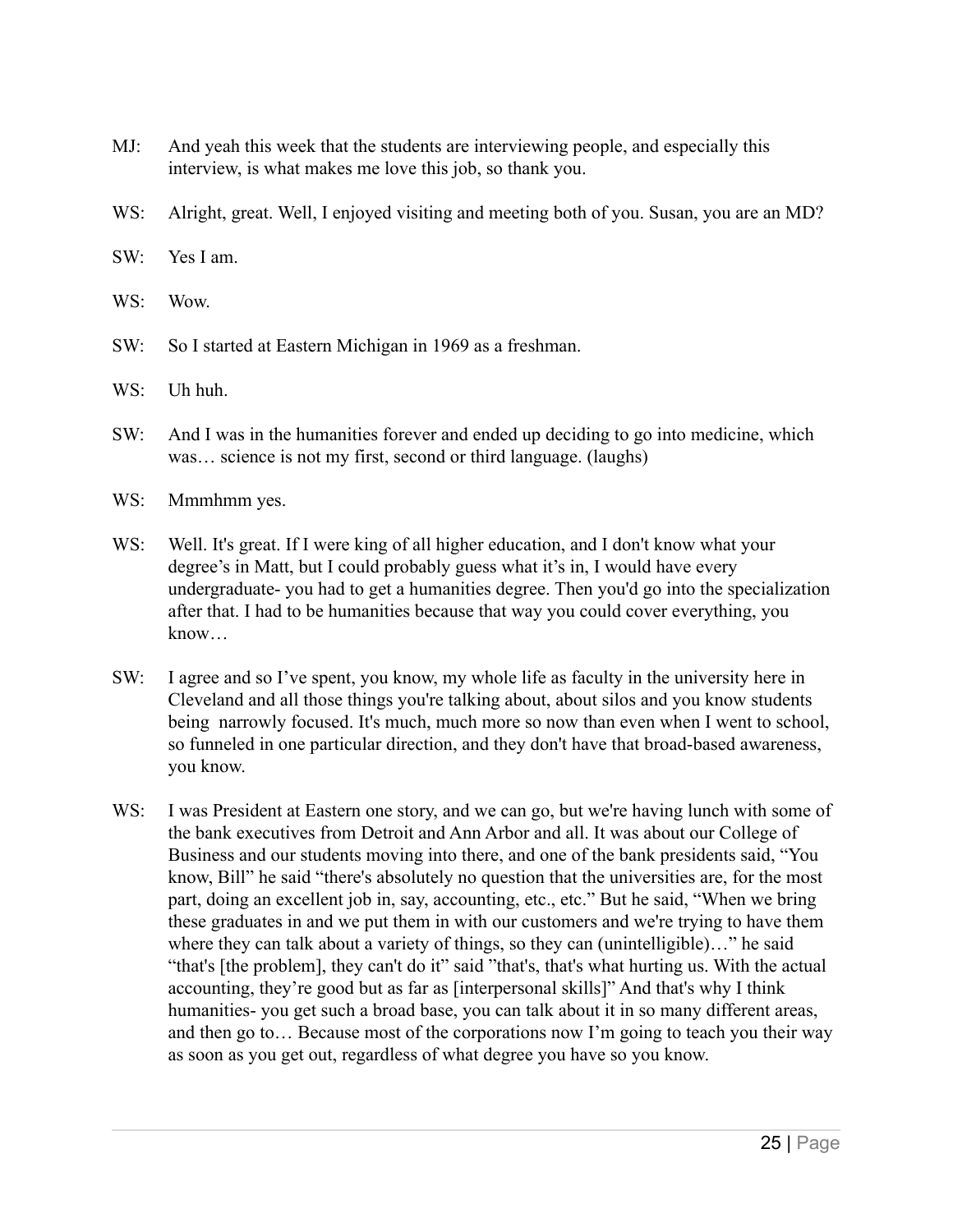- SW: Well, and that's why I was so taken with your comments about the Learning University frankly, because what you were doing there, what you're proposing, would get some of that cross-dimensional input to the students and the teachers.
- WS: Yeah.
- SW: I mean, if it was a way of addressing exactly what you felt was missing.
- WS: Well, one of my colleagues one time said- and I was even offering money to get teachers to put together and teach courses and all- one of my colleagues, in frustration one time, said to me, "Bill the faculty is the only group I know that won't take yes for an answer." (laughs) I guess, in a sense, that sometimes that happens, but anyway, well, I wish the best for you and for Eastern Michigan and I do love the place. Please tell all of the people from Dick, to Larry, all of them that you see, please give my regards, and tell 'em that somehow I'm living on golf and nice wine.
- MJ: Did Larry give you a call because he was [going to].
- WS: No, no, I saw one of the people here at the club at Pinehurst had been up there and they had seen Dick somewhere and said, "Tell Bill to call me." Well, I haven't called him yet, but I can do that. But no I haven't… so Larry is still living there, I suppose.
- MJ: No, he lives in Seattle now.
- WS: Oh, is that right?
- MJ: Yup he runs a consulting business.
- WS: Yeah, yeah.
- MJ: In Seattle. We just got him on the line for an hour and a half or so last week. He was an interesting interview.
- WS: Yeah Larry is a very unique guy.
- MJ: He is.
- WS: Very unique, and you know, each one of my cabinet members at that time brought something to the table that was really needed to make it work so, yeah, yeah.
- MJ: Well, tomorrow, tomorrow is Glenna Frank Miller.
- WS: Yes.
- MJ: And Friday is Derezinski and Juanita Reid.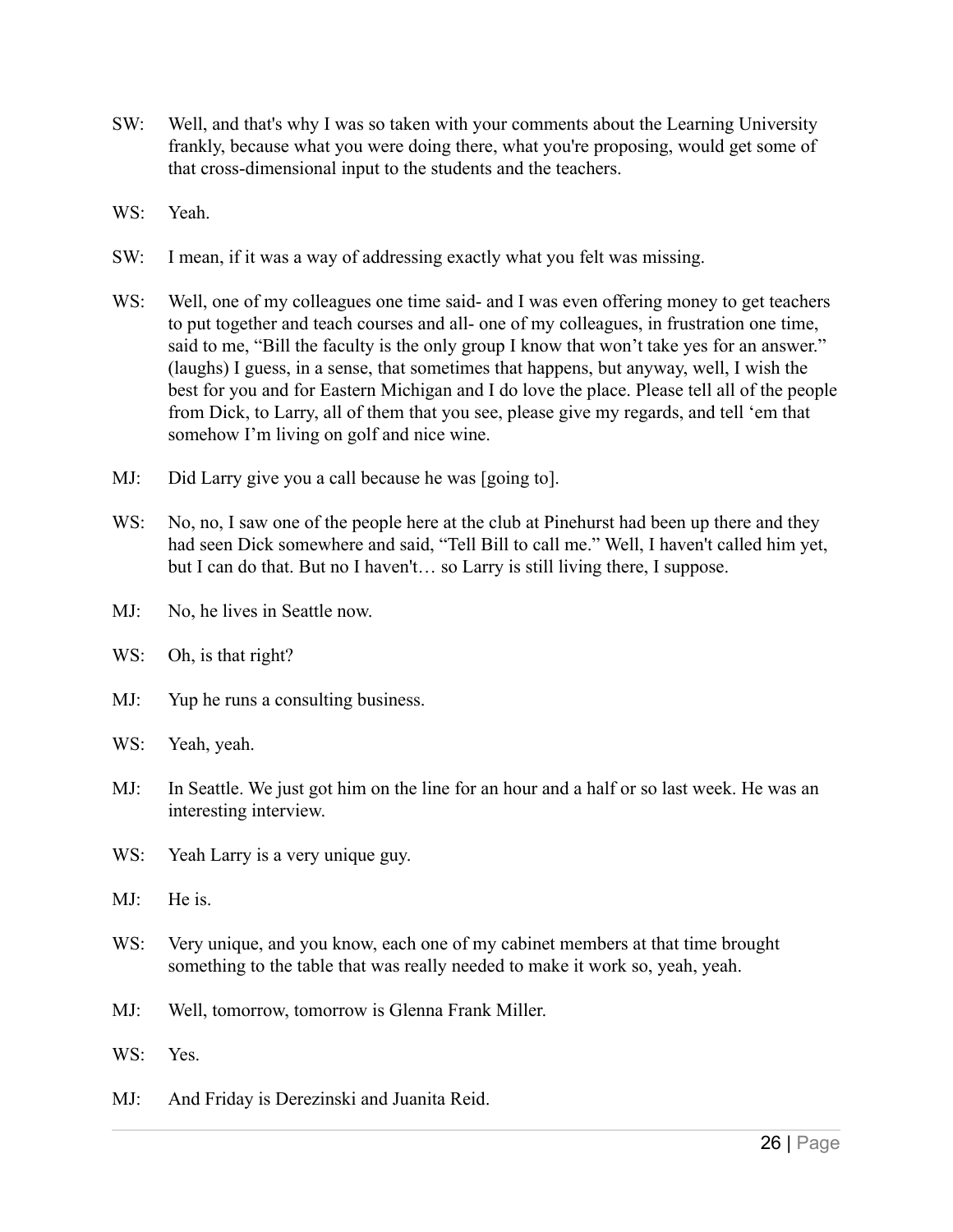- WS: Okay yeah. Juanita served as my assistant and also then later served as the Vice President. Glenna did a… oh she was just a human dynamo of student affairs.
- MJ: Yeah.
- WS: Yeah, and Tony and I, believe it or not, Tony and I were motorcycle riders. We have Harley Davidsons and…
- SW: I was gonna ask.
- WS: And we, oh yeah, we went up to New Hampshire. We rode out to Sturgis, you know... So yeah, Tony was… he liked motorcycles and I did too, and we had some other friends, and so we would ride some together but yeah I'm sure he's still in Ann Arbor isn't he?
- MJ: Yes, he's in Ann Arbor, yup. So is that how you got to Santa Fe or wherever you went to talk about the logo?
- WS: No, we flew there, but we did go all the way out to Sturgis on motorcycles, which is quite an experience. And there were, I think, seven of us. Some attorneys from over in Detroit and all. So we went out there, and we did a lot of good riding. But yeah I had a lot of fun with Tony and during those particular times. So who's the chairman of your board now, do you know.?
- MJ: It is oh gosh, I can't think of it off the top of my head.
- WS: I doubt I know anybody on your Board now.
- MJ: We just lost a couple of members, I know Rich Baird I think just stepped down because of his involvement in the Flint water crisis.
- WS: Oh yeah, yeah.
- MJ: So, but yeah I'm not... I'm blanking on the Chair.
- WS: Yeah I can look it up, but you know that was... Those appointments were always political so whichever, whichever party was in power was who got to put the board in, and in fact when Dr. Robb was on the board, he was the only Republican. I think all of the others were appointed by the Democrat, by the democratic governor. But he did a wonderful job working with them and then you know politics did not affect his job.
- MJ: We loved talking to Dick on Monday, the Board Chair now is Jim Webb.
- WS: Oh, of course, I know Jim, yeah. Jim. Jim was a great swimmer there at Eastern, well before my time, but then you of course he's the insurance executive and one of the joys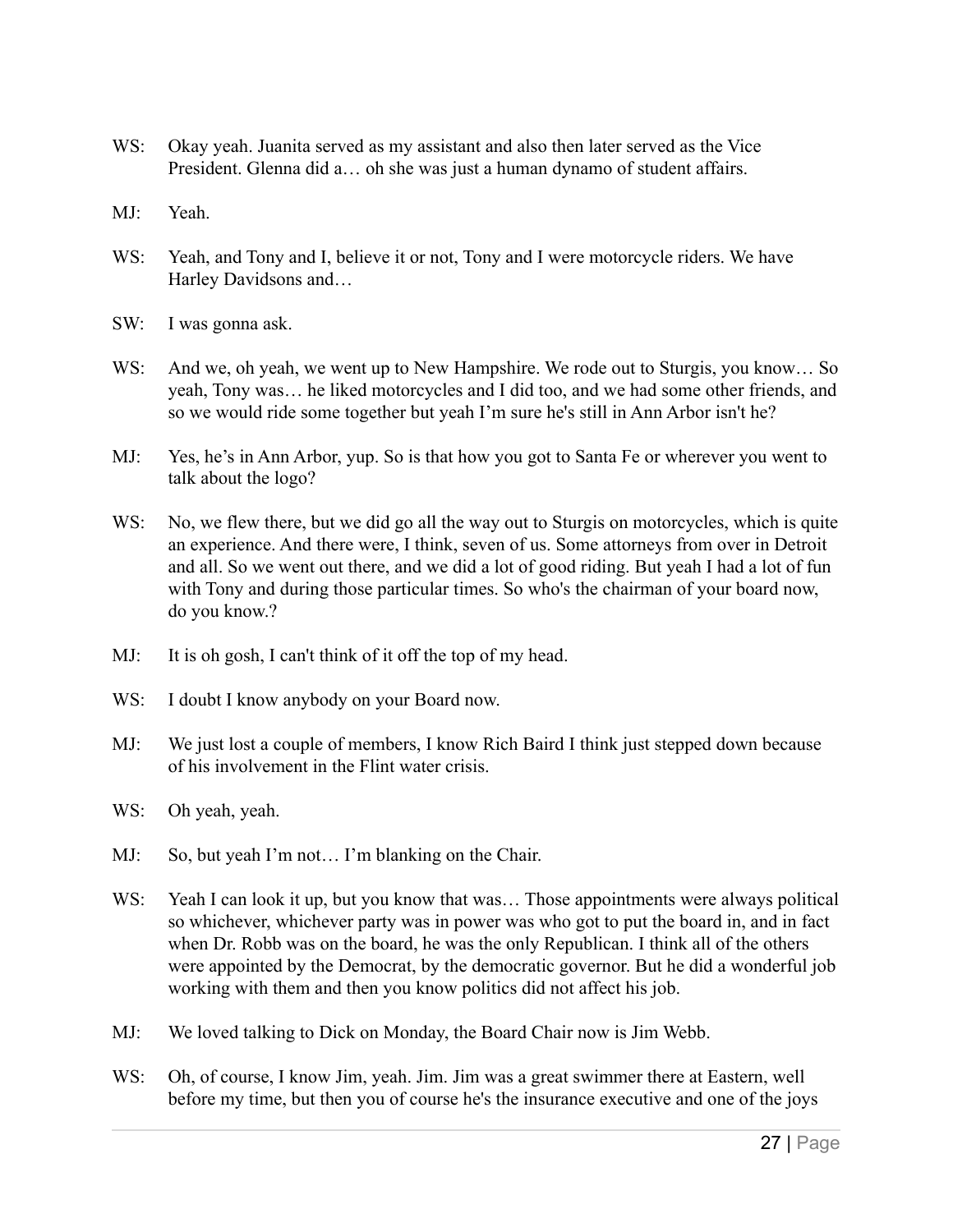with Jim... Now he's a guy that probably didn't agree with me but he supported that institution and he treated me with respect, you know, all those things. And I remember one day he had me down for opening day of the Tigers back in the old stadium, and it must have been 22 degrees, it was so cold and I was dying, and here we were all sitting there right down close to the field. But yes, Jim's a good guy. Jim's a good guy and he loves the university, so I will say for that purpose you couldn't have a better Chair.

- MJ: Yeah. So yeah we had the good fortune of also interviewing Dennis Beagen as well. Just a lovely guy.
- WS: Yeah. He did a good job, yeah. Dennis was very effective in the Fine Arts and then he took on other leadership roles and would fill in a lot of time as interim. He never really wanted to be full time on those things but he'd fill in as interim for us on things, and then Dennis was a super guy. I'm trying to think of a former faculty president- she just retired and she taught Speech. I can't think of her name but she became, we became good friends, she was a faculty president I can't remember oh…
- MJ: Was she in forensics?
- WS: What's her name, give me a name.
- MJ: I was thinking of Judy Sturgis Hill, but that...
- WS: No, no. Well, anyway, I can't remember, but she was very effective in her teaching. And so, I'm sure they still have some fantastic faculty.
- MJ: Oh yeah, yeah.
- WS: So from that standpoint... Well, well, thank you for spending some time with me.
- SW: Well, thank you and I will be in touch with the transcript.
- WS: Okay well.
- WS: I doubt I'll read it, because I, you know I even get tired of hearing myself and after a few…
- SW: Understood. Just, if you don't want to read it just send it back saying A-okay.
- WS: Oh, listen. I stand by whatever I said today, so I will certainly do that. I just shared what I believe and what I think and how I… the perspective that I had, and I understand people have your perspective but that's okay.
- MJ: Yeah. This was wonderful. Thank you.